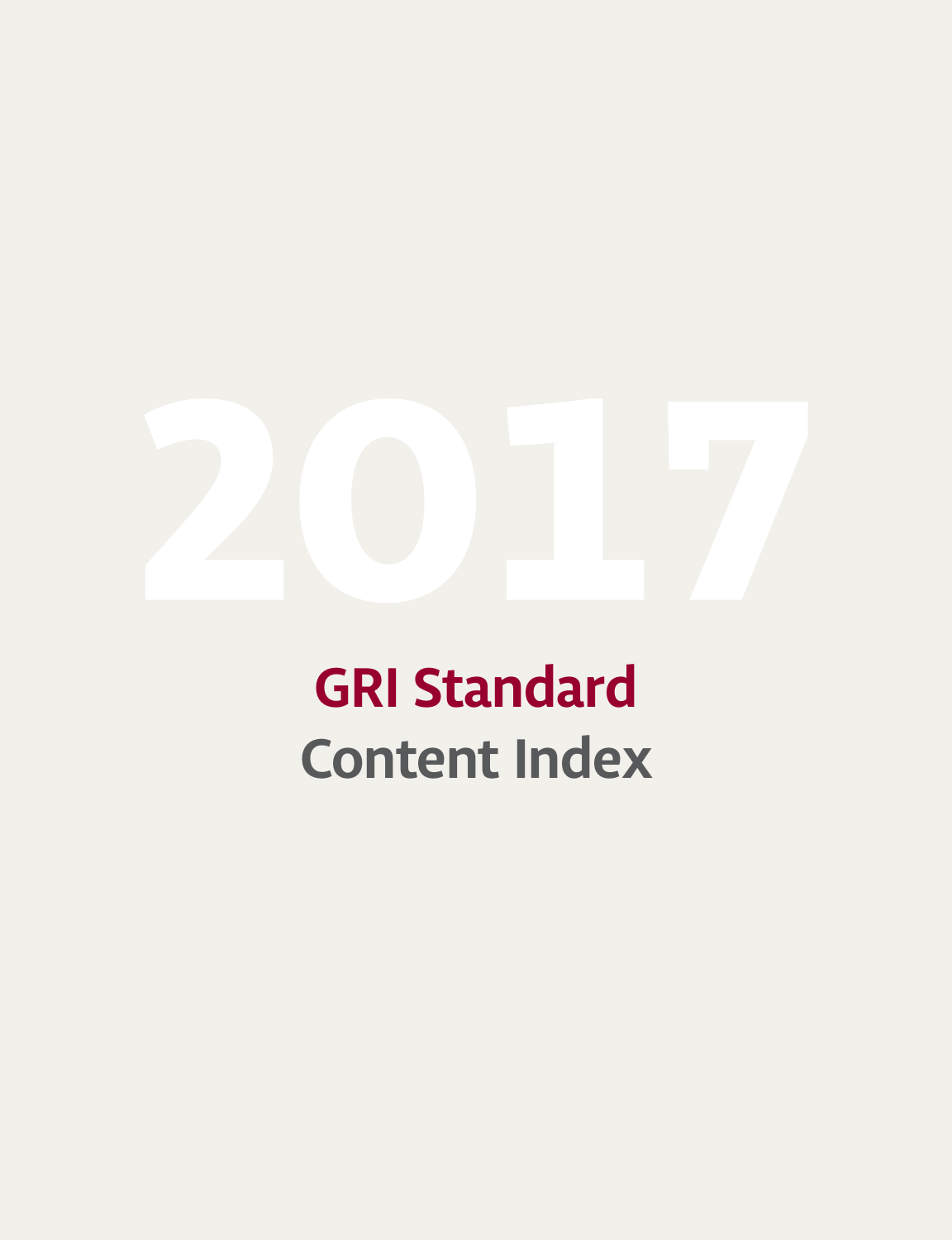### **GRI Standard Content Index**

| GRI             | <b>Contents</b>                                  | Answer or reference                                                                                                                                                                                                                     |            | <b>Business Unit</b> |            |
|-----------------|--------------------------------------------------|-----------------------------------------------------------------------------------------------------------------------------------------------------------------------------------------------------------------------------------------|------------|----------------------|------------|
| <b>Standard</b> |                                                  |                                                                                                                                                                                                                                         | <b>KOF</b> | FC                   | <b>FSB</b> |
|                 |                                                  | <b>General Disclosure</b>                                                                                                                                                                                                               |            |                      |            |
| 102-02          | Activities, brands,<br>products, and<br>services | See inside front cover.                                                                                                                                                                                                                 | $\bullet$  |                      |            |
| 102-04          | Location of<br>operations                        | See page 2 Our Presence.                                                                                                                                                                                                                | $\bullet$  | $\bullet$            |            |
| 102-06          | Markets served                                   | See pages 1-3.                                                                                                                                                                                                                          | $\bullet$  | $\bullet$            | $\bullet$  |
| 102-07          | Scale of the<br>organization                     | See page 3 Operational Overview.                                                                                                                                                                                                        | $\bullet$  | $\bullet$            | $\bullet$  |
| 102-08          | Information on<br>employees and other<br>workers | At the end of 2017, FEMSA had 295,027 employees.<br>Employees by type of contract<br><b>Employees</b><br>20.3%<br>Unionized<br>54.9%<br>Outsourcing<br>5.4%<br>Sales commissioners OXXO 19.4%                                           |            |                      |            |
|                 |                                                  | Employees by gender<br>Male<br>65.2%<br>Female<br>34.8%<br>Employees by country / region<br>71.0%<br>• Mexico<br>Central America<br>2.4%<br>Colombia<br>4.3%<br><b>Brazil</b><br>9.2%<br>● Argentina<br>1.0%<br>$\bullet$ Chile<br>4.1% | ٠          |                      |            |
|                 |                                                  | ● Venezuela<br>1.9%<br>• Philippines<br>5.6%<br>● Other<br>0.5%<br>Information gathered from internal sources.<br>Percentages of employees by gender do not include 9% of FEMSA's employees.                                            |            |                      |            |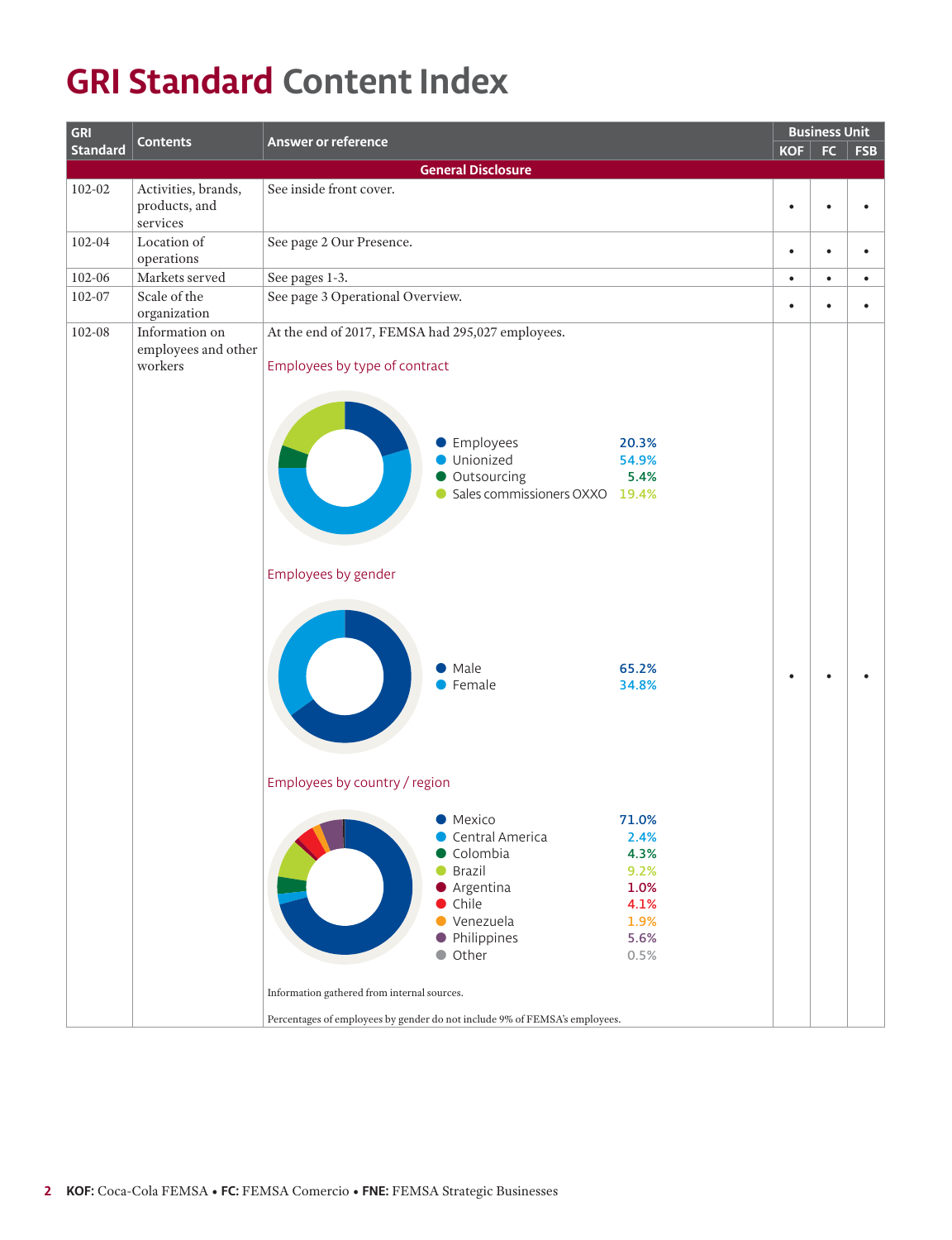| <b>GRI</b>      | <b>Contents</b>                                                    | <b>Answer or reference</b>                                                                                                                                                                                                                                                                                                                                                                                                                                                                                                                                                                                                                                                                                   | <b>Business Unit</b> |    |            |  |  |
|-----------------|--------------------------------------------------------------------|--------------------------------------------------------------------------------------------------------------------------------------------------------------------------------------------------------------------------------------------------------------------------------------------------------------------------------------------------------------------------------------------------------------------------------------------------------------------------------------------------------------------------------------------------------------------------------------------------------------------------------------------------------------------------------------------------------------|----------------------|----|------------|--|--|
| <b>Standard</b> |                                                                    |                                                                                                                                                                                                                                                                                                                                                                                                                                                                                                                                                                                                                                                                                                              | <b>KOF</b>           | FC | <b>FSB</b> |  |  |
| 102-09          | Supply chain                                                       | The supplier network of FEMSA and its Business Units consists of 53,992 suppliers,<br>98% of which are from the same country as the operation to which they supply<br>services. Our value chain generated an economic flow of Ps.171,791.26 billion<br>equivalent to US\$ 8,704.73 million.<br>Excludes: Suppliers of merchandise (OXXO merchandise), finished product, employees or sales representatives,<br>donations, inter-company transfers, government offices, unions, information of operations of Solistica in Brazil<br>and Coca-Cola FEMSA in the Philippines.                                                                                                                                   |                      |    |            |  |  |
| $102 - 10$      | Significant changes<br>to the organization<br>and its supply chain | See page 8 Dear Shareholders.                                                                                                                                                                                                                                                                                                                                                                                                                                                                                                                                                                                                                                                                                |                      |    |            |  |  |
| $102 - 11$      | Precautionary<br>principle or<br>approach                          | Our risk management focus is aimed at detecting, measuring and evaluating risk,<br>formulating strategies to control it and establishing follow-up measures to ensure that<br>they function efficiently. This management entails specific responsibilities for FEMSA's<br>Board of Directors, through its Audit Committee, which is in charge of overseeing<br>procedures for identifying contingencies, lawsuits and business risks, including<br>environmental risks. To address the possible environmental impact of our operations,<br>we have a Strategic Sustainability Framework, which includes the guideline pillar Our<br>Planet, in order to minimize the environmental impact of our operations. |                      |    |            |  |  |
| $102 - 12$      | <b>External initiatives</b>                                        | Since 2005, FEMSA has adopted the 10 principles of the United Nations Global<br>Compact, focused on the issues of human rights, labor conditions and the<br>environment.<br>We also continue to participate in efforts that promote the measurement of<br>Greenhouse Gases and the development of capacities to identify opportunities and<br>risks regarding climate change, among them: the GEI Mexico Program and Carbon<br>Disclosure Project, in its Climate Change and Water version.                                                                                                                                                                                                                  |                      |    |            |  |  |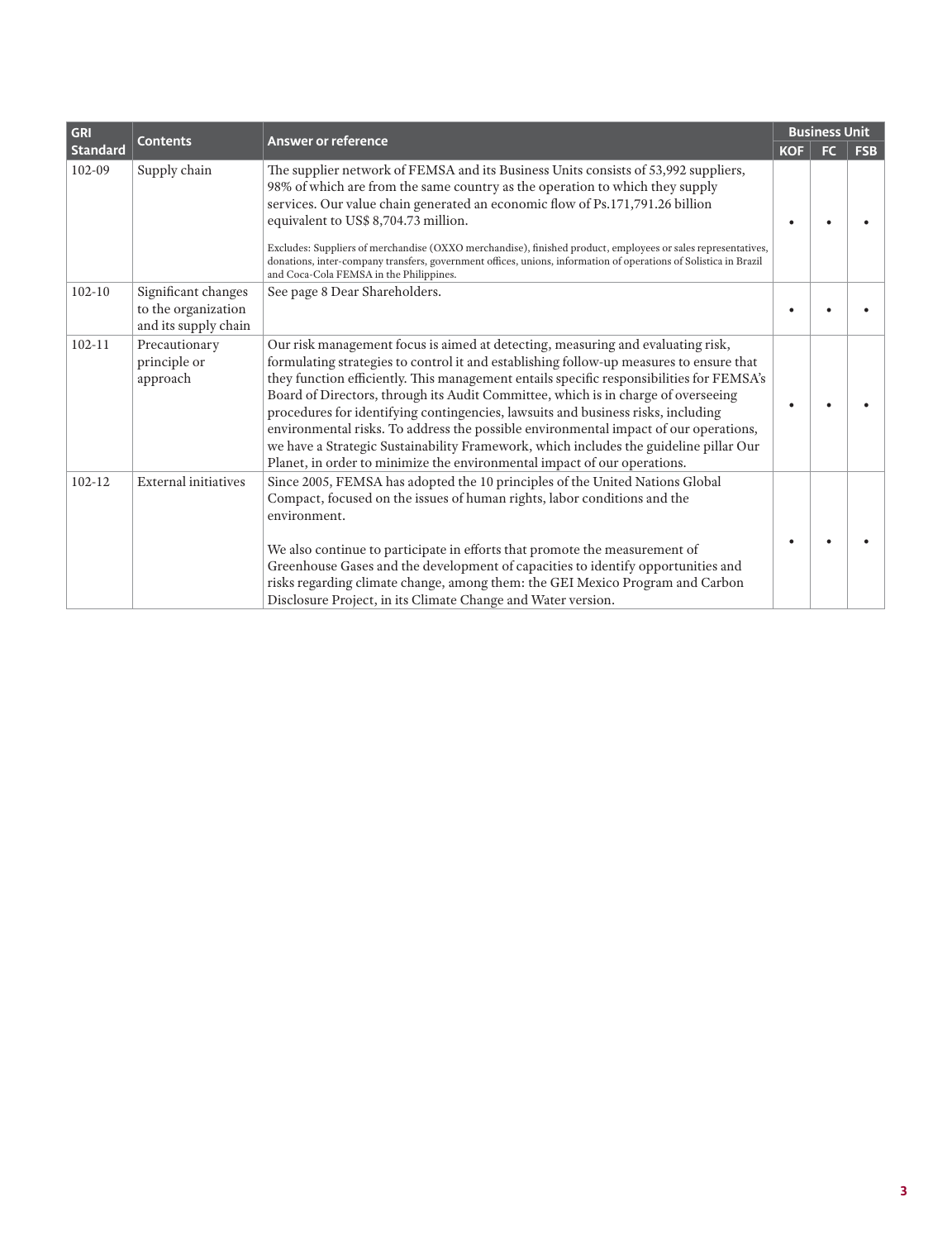| <b>GRI</b> | <b>Contents</b>  | <b>Answer or reference</b>                                                                                                                         |            | <b>Business Unit</b> |            |
|------------|------------------|----------------------------------------------------------------------------------------------------------------------------------------------------|------------|----------------------|------------|
| Standard   |                  |                                                                                                                                                    | <b>KOF</b> | <b>FC</b>            | <b>FSB</b> |
| $102 - 13$ | Membership of    | Some of the associations to which we belong:                                                                                                       |            |                      |            |
|            | associations     |                                                                                                                                                    |            |                      |            |
|            |                  | Argentina                                                                                                                                          |            |                      |            |
|            |                  | Asociación de Fabricantes Argentinos de Coca-Cola (AFACC)<br>$\bullet$<br>Cámara Argentina de la Industria de Bebidas sin Alcohol (CADIBSA)        |            |                      |            |
|            |                  | Cámara de Comercio Argentino Mexicana (CCAM)                                                                                                       |            |                      |            |
|            |                  | Coordinadora de las Industrias de Productos Alimenticios (COPAL)<br>$\bullet$                                                                      |            |                      |            |
|            |                  | <b>Brazil</b>                                                                                                                                      |            |                      |            |
|            |                  | Sindicato das Empresas de Transportes de Carga de São Paulo (SETCESP)<br>$\bullet$                                                                 |            |                      |            |
|            |                  | Associação Brazileira das Indústrias de Refrigerantes e de Bebidas Não Alcoólicas (ABIR)                                                           |            |                      |            |
|            |                  | Associação Brazileira de Indústria de Água Mineral (ABINAN/SINDNAN)<br>٠<br>Associação Brasileira Pró-Desenvolvimento Regional Sustentável (ADIAL) |            |                      |            |
|            |                  | Colombia                                                                                                                                           |            |                      |            |
|            |                  | Asociación Nacional de Empresarios de Colombia (ANDI)<br>$\bullet$                                                                                 |            |                      |            |
|            |                  | Asociación de Industriales de Tocancipá (ASIENORTE)                                                                                                |            |                      |            |
|            |                  | <b>Central America</b>                                                                                                                             |            |                      |            |
|            |                  | American Chamber (AMCHAM) Costa Rica, Guatemala, Nicaragua and Panama                                                                              |            |                      |            |
|            |                  | Cámara Comercio Costa Rica, Guatemala, Nicaragua y Panamá                                                                                          |            |                      |            |
|            |                  | <b>Philippines</b><br>Beverage Industry Association of the Philippines                                                                             |            |                      |            |
|            |                  | Philippine Alliance for Recycling and Materials Sustainability<br>٠                                                                                |            |                      |            |
|            |                  | <b>Mexico</b>                                                                                                                                      |            |                      |            |
|            |                  | Cámara Nacional de la Industria de Transformación (CANACINTRA)<br>$\bullet$                                                                        |            |                      |            |
|            |                  | Confederación de Cámaras Industriales (CONCAMIN)<br>٠                                                                                              |            |                      |            |
|            |                  | Confederación Patronal de la República Mexicana (COPARMEX)                                                                                         |            |                      |            |
|            |                  | Confederación de Cámaras Nacionales de Comercio, Servicios y Turismo (CONCANACO)<br>٠<br>SERVYTUR)                                                 |            |                      |            |
|            |                  | Asociación Nacional de Tiendas de Autoservicio y Departamentales (ANTAD)<br>$\bullet$                                                              |            |                      |            |
|            |                  | Consejo Coordinador Empresarial (CCE)<br>$\bullet$                                                                                                 |            |                      |            |
|            |                  | Comisión de Estudios para el Desarrollo Sustentable del Consejo Coordinador Empresarial                                                            |            |                      |            |
|            |                  | (CESPEDES)                                                                                                                                         | ٠          | $\bullet$            |            |
|            |                  | Consejo Mexicano de la Industria de Productos de Consumo (CONMEXICO)                                                                               |            |                      |            |
|            |                  | Asociación Nacional de Productores de Refrescos y Aguas Carbonatadas (ANPRAC)<br>٠                                                                 |            |                      |            |
|            |                  | Asociación Nacional de Transporte Privado (ANTP)<br>٠<br>Consejo Mexicano de Negocios                                                              |            |                      |            |
|            |                  | Consejo Consultivo del Agua<br>٠                                                                                                                   |            |                      |            |
|            |                  | Ecología y Compromiso Empresarial, A. C. (ECOCE)                                                                                                   |            |                      |            |
|            |                  | Bolsa Mexicana de Valores                                                                                                                          |            |                      |            |
|            |                  | Centro Mexicano para la Filantropía (CEMEFI)<br>$\bullet$                                                                                          |            |                      |            |
|            |                  | Red SumaRSE                                                                                                                                        |            |                      |            |
|            |                  | Iniciativa Gemi<br>Asociación de Embotelladoras Mexicanas de Coca-Cola A.C.                                                                        |            |                      |            |
|            |                  | Consejo Mexicano de Asuntos Internacionales (COMEXI)                                                                                               |            |                      |            |
|            |                  | Fundación Mexicana para la Salud (FUNSALUD)<br>$\bullet$                                                                                           |            |                      |            |
|            |                  | Venezuela                                                                                                                                          |            |                      |            |
|            |                  | Asociación de Industriales y Comerciantes de los Cortijos y los Ruices (ASICOR)<br>$\bullet$                                                       |            |                      |            |
|            |                  | Asociación Nacional de Bebidas Refrescantes (ANBER)<br>$\bullet$                                                                                   |            |                      |            |
|            |                  | Cámara de Comercio e Industria Venezolana Mexicana (CAVEMEX)<br>$\bullet$<br><b>International</b>                                                  |            |                      |            |
|            |                  | American Beverage Associations (ABA)<br>$\bullet$                                                                                                  |            |                      |            |
|            |                  | International Council of Beverage Associations (ICBA)                                                                                              |            |                      |            |
|            |                  | Alianza Latinoamericana de Asociaciones de la Industria de Alimentos y Bebidas (ALAIAB)<br>$\bullet$                                               |            |                      |            |
|            |                  | Consumer Goods Forum<br>٠                                                                                                                          |            |                      |            |
|            |                  | Business International Advisory Council (BIAC)<br>٠                                                                                                |            |                      |            |
|            |                  | Consejo Empresarial Alianza del Pacífico (CEAP)<br>٠<br>RedEAmérica<br>٠                                                                           |            |                      |            |
|            |                  | Coporate EcoForum (CEF)<br>$\bullet$                                                                                                               |            |                      |            |
|            |                  | World Trade Organization (WTO)                                                                                                                     |            |                      |            |
|            |                  | World Economic Forum (WEF)<br>٠                                                                                                                    |            |                      |            |
|            |                  | World Environment Center (WEC)<br>$\bullet$                                                                                                        |            |                      |            |
|            |                  | US Mexico Foundation                                                                                                                               |            |                      |            |
|            |                  | LLILAS Benson Latinamerican Center                                                                                                                 |            |                      |            |
| $102 - 14$ | Statement from   | See page 8 Dear Shareholders.                                                                                                                      |            |                      |            |
|            | senior decision- |                                                                                                                                                    | ٠          |                      |            |
|            | maker            |                                                                                                                                                    |            |                      |            |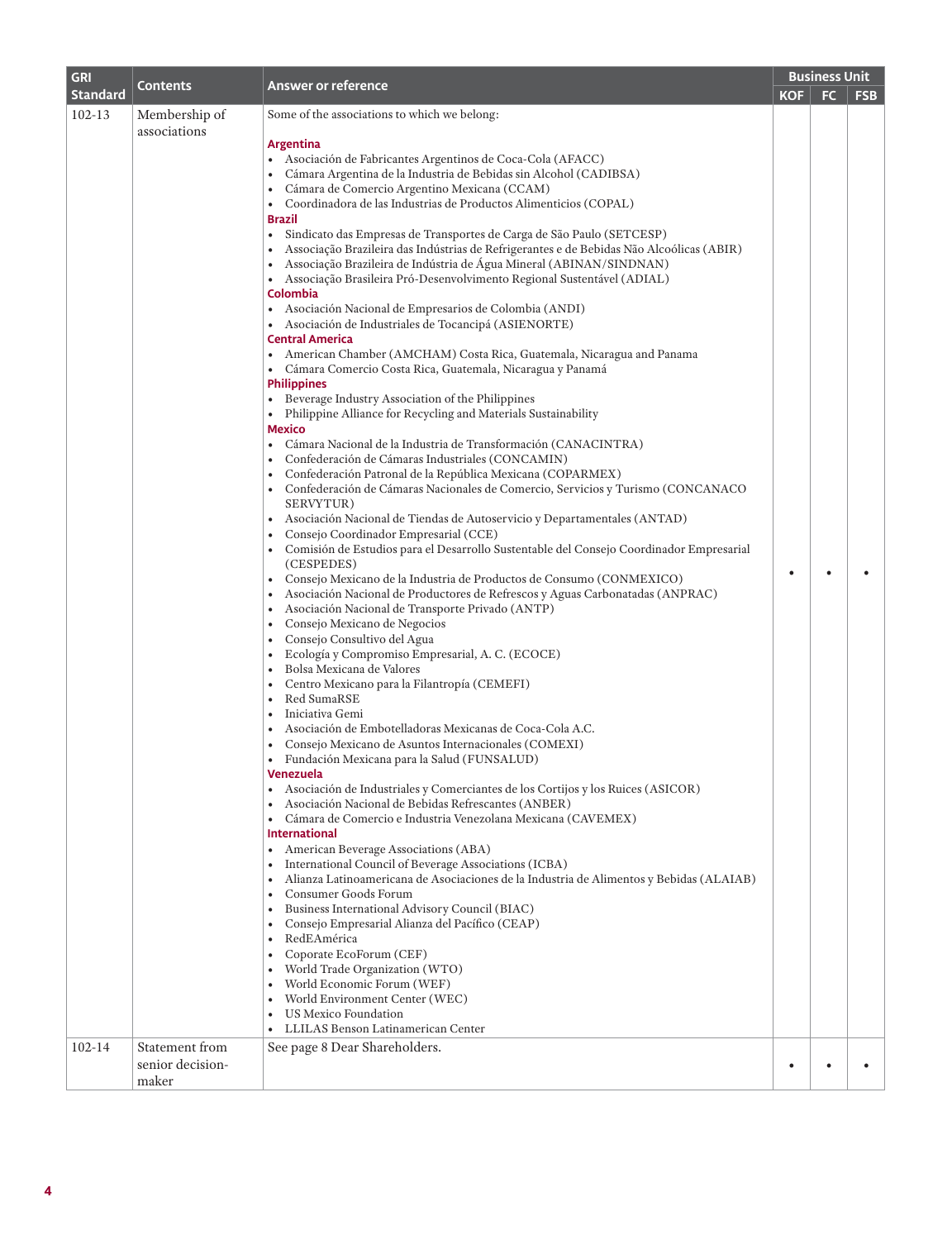| <b>GRI</b>      |                                     | <b>Answer or reference</b>                                                                                                                                                          | <b>Business Unit</b> |           |            |
|-----------------|-------------------------------------|-------------------------------------------------------------------------------------------------------------------------------------------------------------------------------------|----------------------|-----------|------------|
| <b>Standard</b> | <b>Contents</b>                     |                                                                                                                                                                                     | <b>KOF</b>           | <b>FC</b> | <b>FSB</b> |
| $102 - 15$      | Key impacts, risks,                 | Some of our principal business risks are:                                                                                                                                           |                      |           |            |
|                 | and opportunities                   |                                                                                                                                                                                     |                      |           |            |
|                 |                                     | Coca-Cola FEMSA                                                                                                                                                                     |                      |           |            |
|                 |                                     | • Our business depends on its relationship with The Coca-Cola Company, and<br>changes in this relationship may adversely affect our business, financial condition,                  |                      |           |            |
|                 |                                     | results of operations and prospects.                                                                                                                                                |                      |           |            |
|                 |                                     | Changes in consumer preferences and public concern about health issues could                                                                                                        |                      |           |            |
|                 |                                     | reduce the demand for some of our products.                                                                                                                                         |                      |           |            |
|                 |                                     | Brand reputation or violations of brand ownership rights.<br>$\bullet$                                                                                                              |                      |           |            |
|                 |                                     | Negative or inadequate information on social media.<br>٠                                                                                                                            |                      |           |            |
|                 |                                     | Competition could adversely influence our financial performance.                                                                                                                    |                      |           |            |
|                 |                                     | Water shortages or any failure to maintain existing concessions.<br>Increases in the prices of raw materials would increase our production costs.                                   |                      |           |            |
|                 |                                     | Taxes and regulations in the regions where we operate.                                                                                                                              |                      |           |            |
|                 |                                     | Weather conditions may adversely affect our results.<br>٠                                                                                                                           |                      |           |            |
|                 |                                     |                                                                                                                                                                                     |                      |           |            |
|                 |                                     | <b>FEMSA Comercio</b>                                                                                                                                                               | $\bullet$            |           |            |
|                 |                                     | Competition from other retailers may affect our performance.                                                                                                                        |                      |           |            |
|                 |                                     | Impact on sales in economic conditions in the markets where we operate.<br>$\bullet$<br>Significant changes in regulations or taxes.                                                |                      |           |            |
|                 |                                     | ٠<br>Changes, failures or disruption of information technology systems.                                                                                                             |                      |           |            |
|                 |                                     | Increase in electricity prices.                                                                                                                                                     |                      |           |            |
|                 |                                     | Likelihood of being unable to sustain the historic pace of growth.                                                                                                                  |                      |           |            |
|                 |                                     | Changes in energy and/or environmental regulations may affect the performance of                                                                                                    |                      |           |            |
|                 |                                     | FEMSA Comercio's Energy Division.                                                                                                                                                   |                      |           |            |
|                 |                                     | Risks relating to the countries where we operate:                                                                                                                                   |                      |           |            |
|                 |                                     | Economic or political conditions.                                                                                                                                                   |                      |           |            |
|                 |                                     | Depreciation of local currencies.                                                                                                                                                   |                      |           |            |
|                 |                                     | Crime rates.                                                                                                                                                                        |                      |           |            |
|                 |                                     |                                                                                                                                                                                     |                      |           |            |
|                 |                                     | The Comprehensive Business Risk Management System is a tool used by senior<br>management to manage, evaluate, control and monitor business-related risks.                           |                      |           |            |
| $102 - 16$      | Values, principles,                 | See pages 24 Our People and 37 Code of Ethics.                                                                                                                                      |                      |           |            |
|                 | standards, and                      | For more information on the Code of Ethics, visit: http://ir.femsa.com/code_ethics.cfm                                                                                              | $\bullet$            |           |            |
|                 | norms of behavior                   |                                                                                                                                                                                     |                      |           |            |
| 102-17          | Mechanisms for                      | One of the mechanisms for ensuring compliance with the FEMSA Code of Business                                                                                                       |                      |           |            |
|                 | advice and concerns<br>about ethics | Ethics is our Whistleblower System, through which we can receive information on                                                                                                     |                      |           |            |
|                 |                                     | illegal practices, inappropriate conduct, or violations of the Code of Ethics detected<br>in our operations. It is also used to identify possible risk situations of any kind, acts |                      |           |            |
|                 |                                     | of corruption, privacy or human rights violations. This system, which is managed by                                                                                                 |                      |           |            |
|                 |                                     | an independent firm, is available 24/7, both for employees and stakeholders, by four                                                                                                |                      |           |            |
|                 |                                     | different channels, all confidential and anonymous: phone, webpage, e-mail and chat.                                                                                                |                      |           |            |
|                 |                                     | Complaints may cover issues ranging from labor or sexual harassment, discrimination,                                                                                                |                      |           |            |
|                 |                                     | human rights violations, theft, corruption, improper use of information, negative                                                                                                   |                      |           |            |
| 102-18          | Governance                          | impact on the community and the environment, among others.<br>See page 34 Board of Directors.                                                                                       |                      |           |            |
|                 | structure                           |                                                                                                                                                                                     | $\bullet$            |           |            |
| 102-19          | Delegating authority                | See page 34 Board of Directors.                                                                                                                                                     |                      |           |            |
|                 |                                     | This is the highest body of governance at FEMSA, and its authority permeates and is                                                                                                 | $\bullet$            |           |            |
|                 |                                     | distributed throughout the organization.                                                                                                                                            |                      |           |            |
| 102-20          | Executive-level                     | See page 36 Executive Management.                                                                                                                                                   |                      |           |            |
|                 | responsibility<br>for economic,     |                                                                                                                                                                                     |                      |           |            |
|                 | environmental, and                  | For more information on our management team, visit: http://www.femsa.com/en/<br>meet-femsa/corporate-governance/management-team/                                                    | $\bullet$            |           |            |
|                 | social topics                       |                                                                                                                                                                                     |                      |           |            |
| 102-22          | Composition of the                  | See page 34 Board of Directors.                                                                                                                                                     |                      |           |            |
|                 | highest governance                  |                                                                                                                                                                                     | $\bullet$            |           |            |
|                 | body and its                        |                                                                                                                                                                                     |                      |           |            |
|                 | committees                          |                                                                                                                                                                                     |                      |           |            |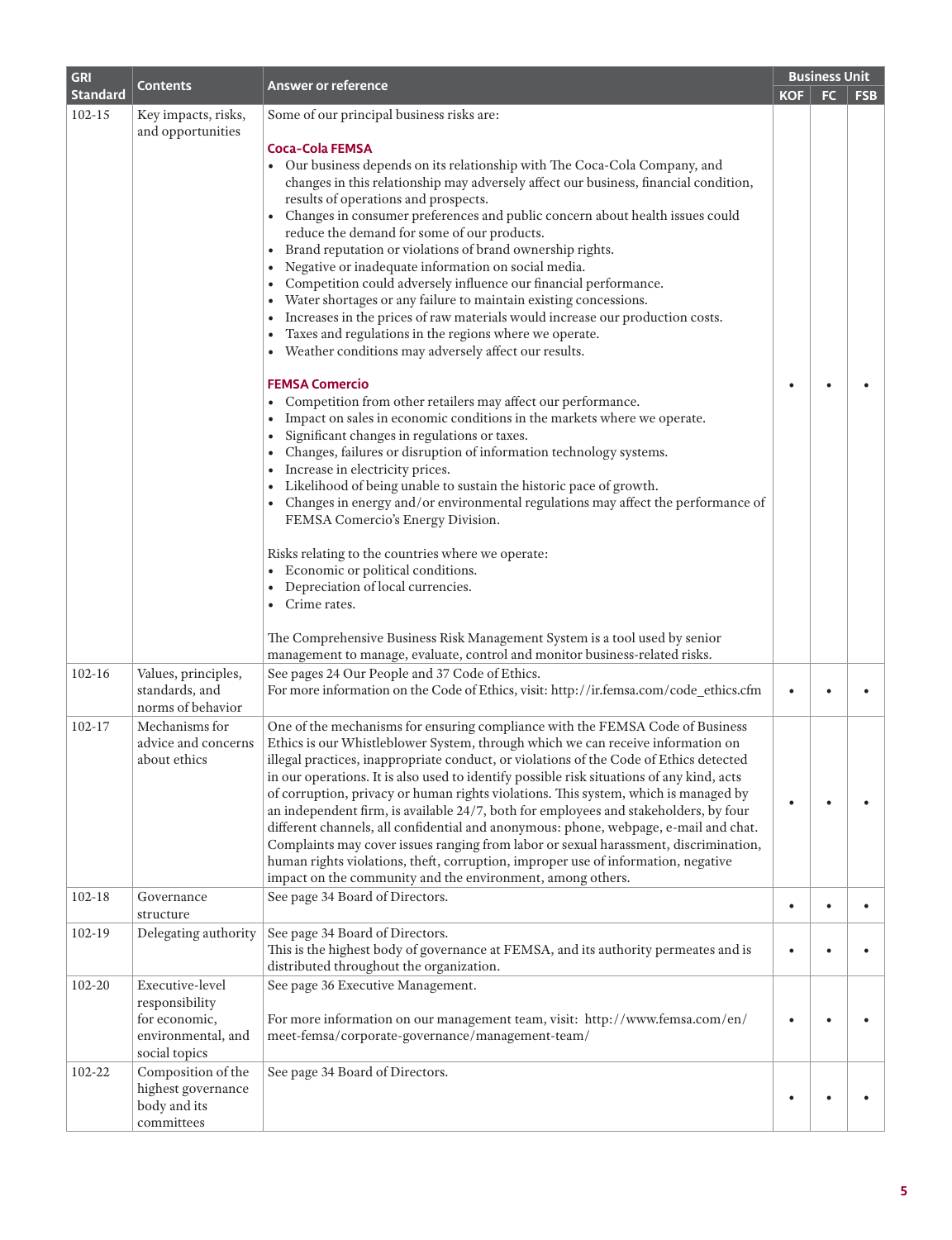| <b>GRI</b>      | <b>Contents</b>                                                                   | <b>Answer or reference</b>                                                                                                                                                                                                                                                                                                                                                                                                                                                                                                                                                                                                                                                                                                                                                                                                                                                                                                 | <b>Business Unit</b> |     |            |
|-----------------|-----------------------------------------------------------------------------------|----------------------------------------------------------------------------------------------------------------------------------------------------------------------------------------------------------------------------------------------------------------------------------------------------------------------------------------------------------------------------------------------------------------------------------------------------------------------------------------------------------------------------------------------------------------------------------------------------------------------------------------------------------------------------------------------------------------------------------------------------------------------------------------------------------------------------------------------------------------------------------------------------------------------------|----------------------|-----|------------|
| <b>Standard</b> |                                                                                   |                                                                                                                                                                                                                                                                                                                                                                                                                                                                                                                                                                                                                                                                                                                                                                                                                                                                                                                            | <b>KOF</b>           | FC. | <b>FSB</b> |
| 102-23          | Chair of the highest<br>governance body                                           | See page 36 Executive Management.                                                                                                                                                                                                                                                                                                                                                                                                                                                                                                                                                                                                                                                                                                                                                                                                                                                                                          |                      |     |            |
| 102-24          | Nominating and<br>selecting the highest<br>governance body                        | Board members are appointed by company shareholders in the Ordinary Annual<br>Shareholders' meeting. According to FEMSA's bylaws, shareholders owning series B<br>shares appoint a minimum of 11 regular board members, while series D shareholders<br>appoint 5 regular members. Furthermore, shareholders may appoint alternative<br>board members. Committee members are also appointed at the Ordinary Annual<br>Shareholders' Meeting and must be board members. Every member of the Audit<br>Committee and Corporate Practices Committee is an independent board member,<br>in keeping with the Securities Market Act and the applicable provisions of the NYSE.<br>(for more information: see http://ir.femsa.com/documents.cfm)                                                                                                                                                                                    |                      |     |            |
| 102-25          | Conflicts of interest                                                             | The Corporate Practices Committee is responsible for preventing or reducing the<br>risk of transactions that could damage the value of our company or that benefit a<br>particular group of shareholders. The committee may call a shareholders' meeting and<br>include matters on the agenda for that meeting that it deems appropriate, approve<br>policies on the use of our company's assets or related party transactions, approve the<br>compensation of the chief executive officer and key executives, and support the board<br>of directors in drafting reports on the accounting and reporting policies and criteria<br>followed in preparing financial information.<br>Each member of the Corporate Practices Committee is an independent director, as<br>required by the Mexican Securities Market Act.<br>For more information, see: http://ir.femsa.com/corporate-governance-document.<br>cfm?DocumentID=412 |                      |     |            |
| 102-26          | Role of highest<br>governance body<br>in setting purpose,<br>values, and strategy | See page 36 Executive Management.<br>For more information on our management team, visit: http://www.femsa.com/en/<br>meet-femsa/corporate-governance/management-team/                                                                                                                                                                                                                                                                                                                                                                                                                                                                                                                                                                                                                                                                                                                                                      |                      |     |            |
| 102-27          | Collective<br>knowledge of<br>highest governance<br>body                          | The Committees of the Board of Directors are established as a mechanism of assisting<br>the Board of Directors in its functions and to support it in making decisions on various<br>issues, whether economic, social or environmental. Board Committees may ask board<br>members, directors, employees, external consultants, or others, to attend meetings or<br>to meet with one or more of its members to provide relevant information as necessary.                                                                                                                                                                                                                                                                                                                                                                                                                                                                    |                      |     |            |
| 102-28          | Evaluating the<br>highest governance<br>body's performance                        | At FEMSA, the members of the management team as well as the rest of the employees<br>establish goals and targets based on their contribution level and responsibilities;<br>progress is tracked against these goals at least four times a year. This evaluation is<br>carried out in conjunction with the employee's direct superior, which permits an<br>open, close and ongoing dialogue to ratify or correct strategies followed to achieve the<br>established goals and generate economic and social value in a manner consistent with<br>our vision.                                                                                                                                                                                                                                                                                                                                                                  |                      |     |            |
| 102-29          | Identifying and<br>managing economic,<br>environmental, and<br>social impacts     | The management team keeps track of the main risks to which FEMSA and its Business<br>Units are exposed. Each Business Unit is responsible for identifying and tracking<br>internal and external business risks, including social and environmental risks.                                                                                                                                                                                                                                                                                                                                                                                                                                                                                                                                                                                                                                                                  |                      |     |            |
| 102-30          | Effectiveness of<br>risk management<br>processes                                  | Business Units establish measures to mitigate and manage risks, which are validated in<br>the annual risk identification process.                                                                                                                                                                                                                                                                                                                                                                                                                                                                                                                                                                                                                                                                                                                                                                                          | ٠                    |     |            |
| 102-31          | Review of economic,<br>environmental, and<br>social topics                        | The Management Team and the Business Units conduct a strategic planning review at<br>least four times a year, discussing the present business risks and opportunities, and any<br>social and environmental issues that may arise.                                                                                                                                                                                                                                                                                                                                                                                                                                                                                                                                                                                                                                                                                          | $\bullet$            |     |            |
| 102-32          | Highest governance<br>body's role in<br>sustainability<br>reporting               | The Sustainability Department is responsible of providing sustainability information<br>for the Annual Report.                                                                                                                                                                                                                                                                                                                                                                                                                                                                                                                                                                                                                                                                                                                                                                                                             | ٠                    |     |            |
| 102-33          | Communicating<br>critical concerns                                                | See page 34 Corporate Governance.                                                                                                                                                                                                                                                                                                                                                                                                                                                                                                                                                                                                                                                                                                                                                                                                                                                                                          | $\bullet$            |     |            |
| 102-35          | Remuneration<br>policies                                                          | Board Member compensation is approved in the General Shareholders' Meeting. The<br>compensation policy for senior management is reviewed by the Corporate Practices<br>Committee, based on compensation in the industry and/or historic practices and<br>compensation levels at FEMSA.                                                                                                                                                                                                                                                                                                                                                                                                                                                                                                                                                                                                                                     |                      |     |            |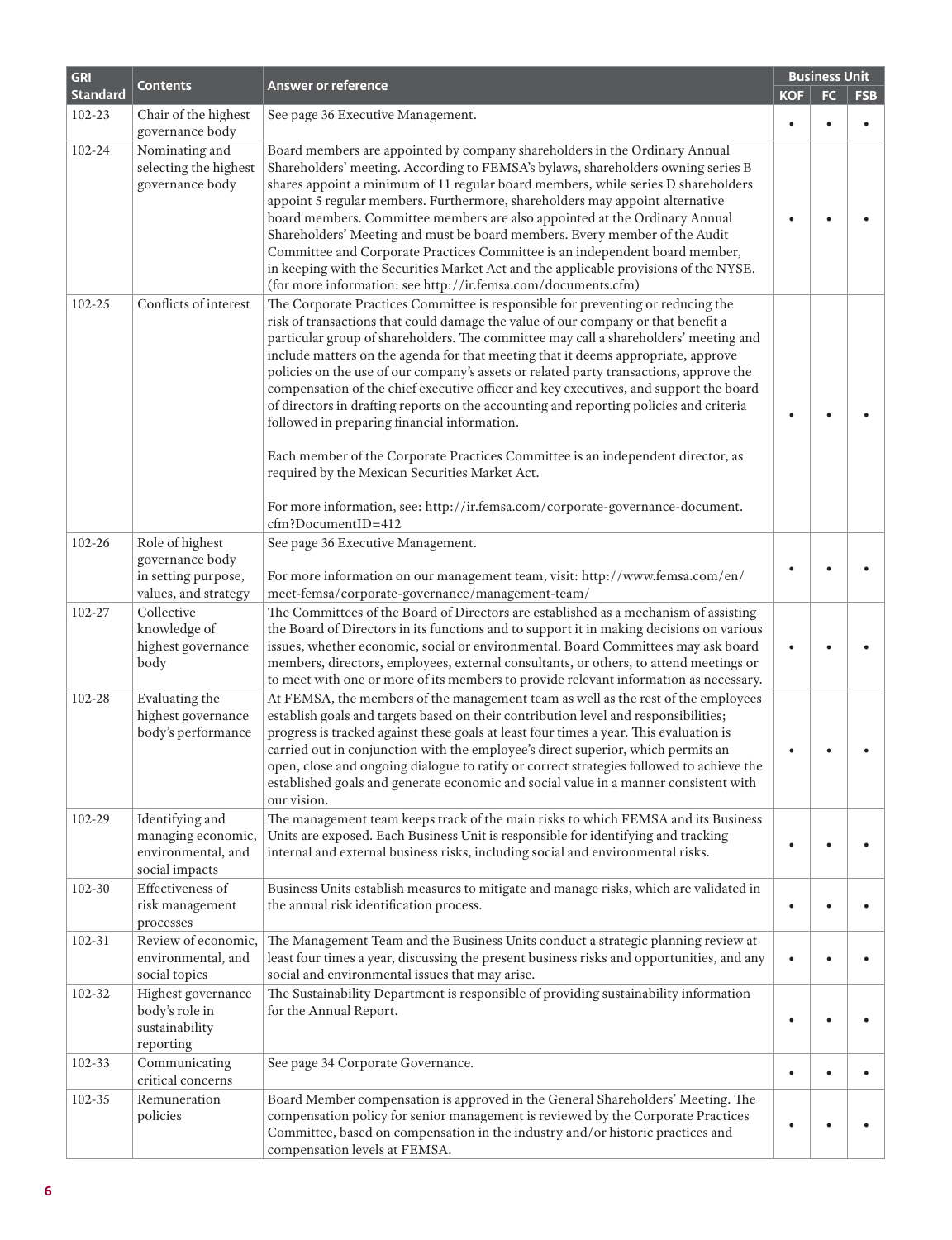| <b>GRI</b>      | <b>Contents</b>                                                  | <b>Answer or reference</b>                                                                                                                                                                                                                                                                                                                                                                                                                                                                                                                                                                                                                                                                                                                                                                                             | <b>Business Unit</b> |           |     |
|-----------------|------------------------------------------------------------------|------------------------------------------------------------------------------------------------------------------------------------------------------------------------------------------------------------------------------------------------------------------------------------------------------------------------------------------------------------------------------------------------------------------------------------------------------------------------------------------------------------------------------------------------------------------------------------------------------------------------------------------------------------------------------------------------------------------------------------------------------------------------------------------------------------------------|----------------------|-----------|-----|
| <b>Standard</b> |                                                                  |                                                                                                                                                                                                                                                                                                                                                                                                                                                                                                                                                                                                                                                                                                                                                                                                                        | <b>KOF</b>           | <b>FC</b> | FSB |
| 102-36          | Process for<br>determining<br>remuneration                       | See standard 102-35.                                                                                                                                                                                                                                                                                                                                                                                                                                                                                                                                                                                                                                                                                                                                                                                                   | $\bullet$            |           |     |
| 102-40          | List of stakeholder<br>groups                                    | At FEMSA we have various stakeholders with whom we engage, among them<br>nonprofit organizations, investors, industry, specialized institutions, government,<br>consumers, clients, suppliers, employees, society and the media.                                                                                                                                                                                                                                                                                                                                                                                                                                                                                                                                                                                       | $\bullet$            |           |     |
| 102-41          | Collective<br>bargaining<br>agreements                           | Of our total work force (221,789 of our own employees), 73% belong to a union, all of<br>which are covered by a contract, agreement or collective agreement.                                                                                                                                                                                                                                                                                                                                                                                                                                                                                                                                                                                                                                                           | $\bullet$            |           |     |
| 102-42          | Identifying<br>and selecting<br>stakeholders                     | Every year, since 2014, we approach our stakeholders for their input on our<br>Sustainability actions. By the end of 2016, we carried out an exercise in conjunction<br>with The Partnering Initiative to strengthen the process and improve understanding of<br>our stakeholders.                                                                                                                                                                                                                                                                                                                                                                                                                                                                                                                                     |                      |           |     |
|                 |                                                                  | This process included interviews with various areas of the company that interact with<br>FEMSA's different stakeholders, and an industry-wide analysis of how the various<br>stakeholder groups are served.                                                                                                                                                                                                                                                                                                                                                                                                                                                                                                                                                                                                            |                      |           |     |
|                 |                                                                  | This led us to develop a proposal for our main shareholders, aligned with FEMSA's<br>Strategic Sustainability Framework, on the basis of which an engagement proposal is<br>developed.                                                                                                                                                                                                                                                                                                                                                                                                                                                                                                                                                                                                                                 |                      |           |     |
| 102-43          | Approach to<br>stakeholder<br>engagement                         | We have approached our stakeholders for their input on our Sustainability Report and<br>the actions reported in it.                                                                                                                                                                                                                                                                                                                                                                                                                                                                                                                                                                                                                                                                                                    |                      |           |     |
|                 |                                                                  | In addition to the consultations focused on the report, throughout the year we<br>interacted individually with each group, through mechanisms such as surveys,<br>conferences, breakfasts, work groups, among others.                                                                                                                                                                                                                                                                                                                                                                                                                                                                                                                                                                                                  | ٠                    |           |     |
| 102-44          | Key topics and<br>concerns raised                                | We continue to act on the basis of the results obtained in 2016, where we identified<br>a need to continue strengthening communication and synergies in the area of<br>sustainability, in keeping with our business strategy.                                                                                                                                                                                                                                                                                                                                                                                                                                                                                                                                                                                          | $\bullet$            |           |     |
| 102-45          | Entities included<br>in the consolidated<br>financial statements | The entities covered in our consolidated financial statements are:<br>• FEMSA Servicios<br>• Coca-Cola FEMSA<br>• FEMSA Comercio<br><b>FEMSA Strategic Businesses</b>                                                                                                                                                                                                                                                                                                                                                                                                                                                                                                                                                                                                                                                  | ٠                    |           |     |
| 102-46          | Defining report<br>content and topic<br>boundaries               | The sustainability content of this report is based on the issues defined as material in our<br>Strategic Sustainability Framework. We have followed the GRI Standards Guidelines,<br>and its reporting principles (stakeholders' inclusion, sustainability context, materiality<br>and exhaustivity) in preparing this table and the sustainability section.<br>The information contained in this document is provided on a good-faith basis, with the<br>intention of broadening understanding of the organization's non-financial performance.<br>Although the information is considered to be correct at the time of publication, we<br>cannot accept responsibility for any loss or damage caused by a person or organization<br>acting or refraining from acting as a result of the information contained herein. |                      |           |     |
| 102-47          | List of material<br>topics                                       | See page 22 Sustainability.                                                                                                                                                                                                                                                                                                                                                                                                                                                                                                                                                                                                                                                                                                                                                                                            | $\bullet$            |           |     |
| 102-48          | Restatements of<br>information                                   | Based on our regular process of internally verifying information, we found that we had<br>counted consumption of renewable energy at Coca-Cola FEMSA in Mexico twice for<br>the years 2014 and 2015. Restating those figures results in a reduction in total energy<br>consumption reported for those years. The new updated values are 8,036,777 GJ (2014)<br>and 8,184,713 GJ (2015).                                                                                                                                                                                                                                                                                                                                                                                                                                | ٠                    |           |     |
| 102-49          | Changes in reporting                                             | There are no significant changes in the scope and material aspects addressed in the<br>sustainability section and GRI table, compared to previous reports. As of this year, the<br>GRI Content Index was based on the GRI Standards.                                                                                                                                                                                                                                                                                                                                                                                                                                                                                                                                                                                   |                      |           |     |
| 102-50          | Reporting period                                                 | The information from the section on materiality and the GRI table in this annual report<br>covers the period from January 1 to December 31, 2017 and corresponds to FEMSA<br>and its Business Units only. It does not include the performance of Heineken because,<br>since 2010, FEMSA has only an equity stake--not an operating influence--in that<br>business. Businesses that were acquired less than a year ago are not included in the<br>sustainability information.                                                                                                                                                                                                                                                                                                                                           |                      |           |     |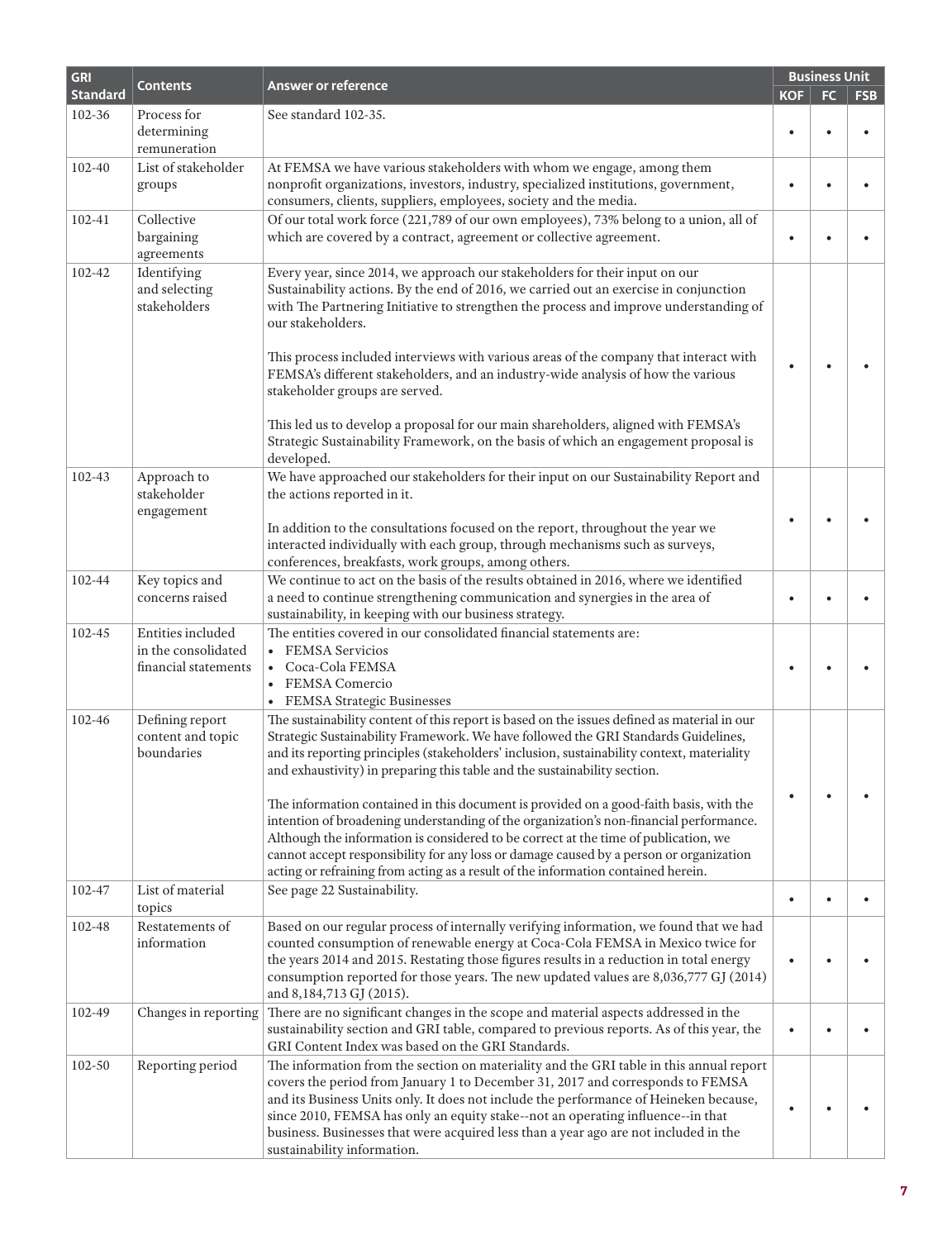| <b>GRI</b>      | <b>Contents</b>                                                                            | <b>Answer or reference</b>                                                                                                                                                                                                                                                                                                                                                                                                                                                                                                                                                                                                                                                                            |            | <b>Business Unit</b> |            |
|-----------------|--------------------------------------------------------------------------------------------|-------------------------------------------------------------------------------------------------------------------------------------------------------------------------------------------------------------------------------------------------------------------------------------------------------------------------------------------------------------------------------------------------------------------------------------------------------------------------------------------------------------------------------------------------------------------------------------------------------------------------------------------------------------------------------------------------------|------------|----------------------|------------|
| <b>Standard</b> |                                                                                            |                                                                                                                                                                                                                                                                                                                                                                                                                                                                                                                                                                                                                                                                                                       | <b>KOF</b> | FC                   | <b>FSB</b> |
| $102 - 51$      | Date of most recent<br>report                                                              | The last report published was for fiscal year 2016, published in 2017.                                                                                                                                                                                                                                                                                                                                                                                                                                                                                                                                                                                                                                |            |                      |            |
| 102-52          | Reporting cycle                                                                            | The information from the section on materiality and the GRI table in this annual report<br>covers the period from January 1 to December 31, 2017 and corresponds to FEMSA<br>and its Business Units only. It does not include the performance of Heineken, because<br>since 2010, FEMSA has only an equity stake--not an operating influence--in that<br>business. Businesses that were acquired less than a year ago are not included in the<br>sustainability report.                                                                                                                                                                                                                               |            |                      |            |
| 102-53          | Contact point for<br>questions regarding<br>the report                                     | Sustainability<br>Víctor Manuel Treviño Vargas<br>Gabriel Adrián González Anaya<br>Phone: 52 (55) 5249 6800<br>sostenibilidad@femsa.com.mx                                                                                                                                                                                                                                                                                                                                                                                                                                                                                                                                                            |            |                      |            |
| 102-54          | Claims of reporting<br>in accordance with<br>the GRI standards                             | This report has been prepared in accordance with the GRI Standards, Comprehensive<br>option, and the materiality standards have been independently reviewed by EY Mexico<br>(see verification letter at the end of this GRI Content Index).<br>The information contained in this document is provided on a good-faith basis, with the<br>intention of broadening understanding of the organization's non-financial performance.<br>Although the information is considered to be correct at the time of publication, we<br>cannot accept responsibility for any loss or damage caused by a person or organization<br>acting or refraining from acting as a result of the information contained herein. |            |                      |            |
| 102-55          | GRI content index                                                                          | This table reports on the GRI Content Index.                                                                                                                                                                                                                                                                                                                                                                                                                                                                                                                                                                                                                                                          | ٠          |                      |            |
| 102-56          | External assurance                                                                         | Independent Verification Letter.                                                                                                                                                                                                                                                                                                                                                                                                                                                                                                                                                                                                                                                                      |            |                      |            |
| $103-1$         | Explanation of the<br>material topic and its<br>boundary                                   | <b>Management focus</b><br>The Strategic Sustainability Framework defines material issues as those in which<br>internal and external stakeholders consider FEMSA or its Business Units as capable of<br>impacting them either positively or negatively.<br>See page 22.                                                                                                                                                                                                                                                                                                                                                                                                                               |            |                      |            |
| $103 - 2$       | The management<br>approach and its<br>components                                           | See page 22 Sustainability.                                                                                                                                                                                                                                                                                                                                                                                                                                                                                                                                                                                                                                                                           |            |                      |            |
|                 |                                                                                            | <b>Economic</b>                                                                                                                                                                                                                                                                                                                                                                                                                                                                                                                                                                                                                                                                                       |            |                      |            |
| $201-1$         | Direct economic<br>value generated and<br>distributed                                      | See page 4 Value Creation Highlights.                                                                                                                                                                                                                                                                                                                                                                                                                                                                                                                                                                                                                                                                 |            |                      |            |
| $201 - 2$       | Financial<br>implications and<br>other risks and<br>opportunities due to<br>climate change | <b>Risks:</b><br>• Changes in the availability of natural resources.<br>• Greater likelihood of excess precipitation or drought.<br>Increase in average temperature.<br>$\bullet$<br>• Change in the behavior of meteorological phenomena.                                                                                                                                                                                                                                                                                                                                                                                                                                                            |            |                      |            |
|                 |                                                                                            | <b>Consequences:</b><br>• Reduction or impact on production capacity.<br>• Increase in operating costs.                                                                                                                                                                                                                                                                                                                                                                                                                                                                                                                                                                                               |            |                      |            |
| $201-3$         | Defined benefit<br>plan obligations and<br>other retirement<br>plans                       | Employees receive the benefits established by law, and incentives in keeping with<br>their performance. 100% of our full-time and temporary employees receive at least<br>the benefits required by law. In Mexico, the Savings Fund covers 100% of employees<br>and FEMSA contributes with a percentage. 100% of our employees are eligible for<br>the Voluntary Retirement Savings Plan, and together with FEMSA contribute an<br>additional percentage.                                                                                                                                                                                                                                             |            |                      |            |
| $204-1$         | Proportion of<br>spending on local<br>suppliers                                            | The percentage of expenses corresponding to local suppliers in 2017 was 86.75%. Local<br>suppliers are defined as suppliers from the country where the purchase is made.<br>Excludes: Suppliers of merchandise (OXXO suppliers), finished product, employees or sales representatives,<br>donations, inter-company transfers, government offices, unions, information of operations of Solistica in Brazil<br>and Coca-Cola FEMSA in the Philippines.                                                                                                                                                                                                                                                 |            |                      |            |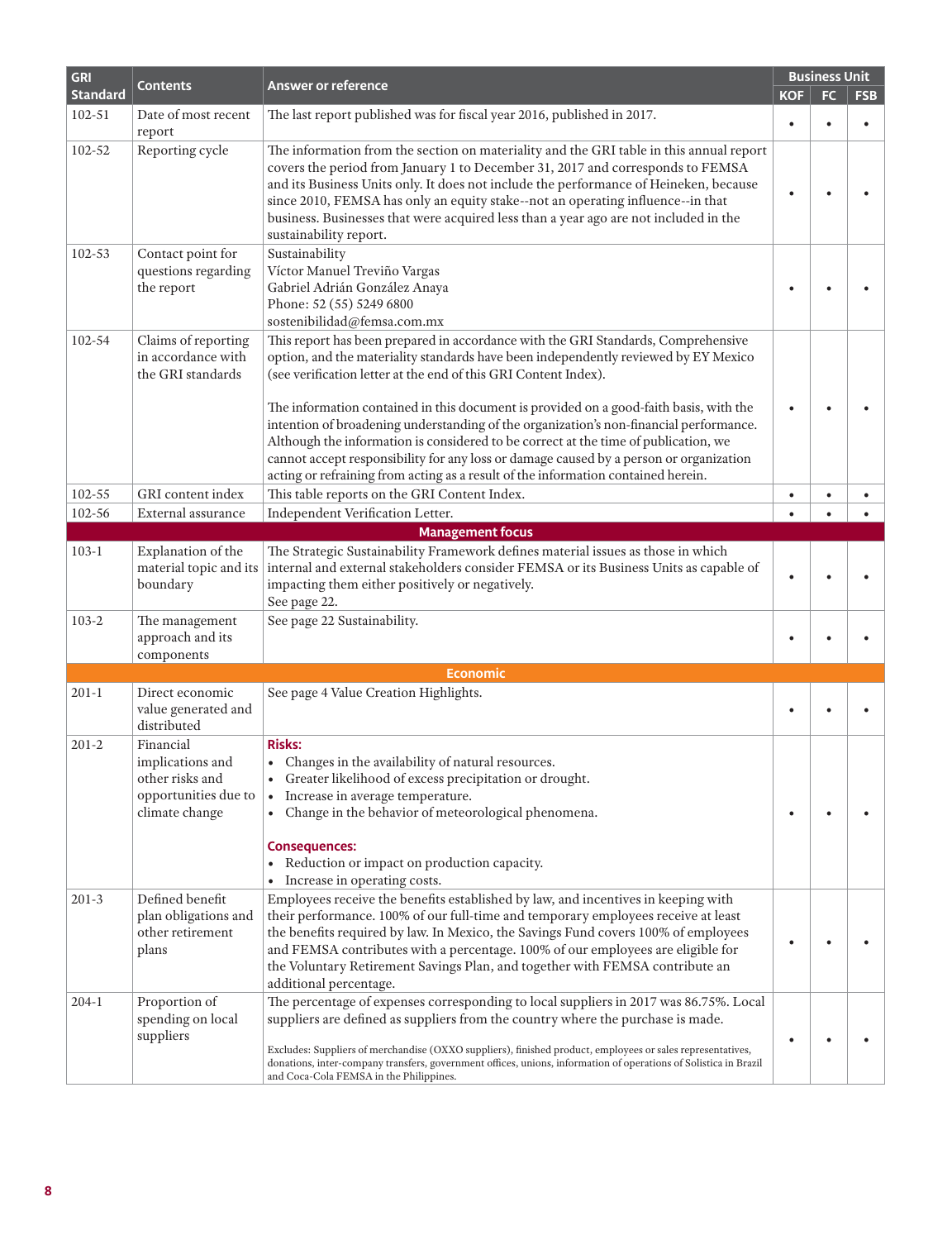| <b>GRI</b>      |                                                                                             |                                                                                                                                                                                                                                                                                                                                                                                                                                                                                                                                                                                                                                                                                                                                                                                                                 |            |    | <b>Business Unit</b> |
|-----------------|---------------------------------------------------------------------------------------------|-----------------------------------------------------------------------------------------------------------------------------------------------------------------------------------------------------------------------------------------------------------------------------------------------------------------------------------------------------------------------------------------------------------------------------------------------------------------------------------------------------------------------------------------------------------------------------------------------------------------------------------------------------------------------------------------------------------------------------------------------------------------------------------------------------------------|------------|----|----------------------|
| <b>Standard</b> | <b>Contents</b>                                                                             | <b>Answer or reference</b>                                                                                                                                                                                                                                                                                                                                                                                                                                                                                                                                                                                                                                                                                                                                                                                      | <b>KOF</b> | FC | <b>FSB</b>           |
| $205-1$         | Operations assessed<br>for risks related to<br>corruption                                   | In all of our operations, we encourage and facilitate the detection of illegal practices<br>and/or inappropriate conduct, through open communication and formal mechanisms<br>introduced in accordance with the provisions of our Code of Ethics, and we promptly                                                                                                                                                                                                                                                                                                                                                                                                                                                                                                                                               | $\bullet$  |    |                      |
| $205 - 2$       | Communication and<br>training about anti-<br>corruption policies<br>and procedures          | report on any violations of it.<br>The Whistleblower System is a formal mechanism introduced in all the Business Units<br>that provides an open channel for people to notify the company of illegal practices or<br>inappropriate conduct detected anywhere in our organization.                                                                                                                                                                                                                                                                                                                                                                                                                                                                                                                                |            |    |                      |
| $205 - 3$       | Confirmed incidents<br>of corruption and<br>actions taken                                   | See page 37 Code of Ethics.                                                                                                                                                                                                                                                                                                                                                                                                                                                                                                                                                                                                                                                                                                                                                                                     | ٠          |    |                      |
| $206-1$         | Legal actions for<br>anti-competitive<br>behavior, anti-trust,<br>and monopoly<br>practices | Our Code of Ethics also requires us to comply with the laws on fair competition in all<br>the countries where we operate.                                                                                                                                                                                                                                                                                                                                                                                                                                                                                                                                                                                                                                                                                       |            |    |                      |
|                 |                                                                                             | <b>Environmental</b>                                                                                                                                                                                                                                                                                                                                                                                                                                                                                                                                                                                                                                                                                                                                                                                            |            |    |                      |
| $301 - 1$       | Materials used by                                                                           | Used materials                                                                                                                                                                                                                                                                                                                                                                                                                                                                                                                                                                                                                                                                                                                                                                                                  |            |    |                      |
| $301 - 2$       | weight or volume<br>Recycled input<br>materials used                                        | (Metric tons)<br>Total packaged materials amounted to 518,319 metric tons.<br>Plastic<br>$\bullet$<br>7.8%<br>2017<br>518,319<br>56.9%<br>PET<br>Paper and cardboard 35.3%<br>515,095<br>2016<br>• Virgin material<br>64.9%<br>359,520<br>2015<br>Recycled material<br>34.4%<br>0.7%<br>Biopolymer<br>$\bullet$<br>309,906<br>2014                                                                                                                                                                                                                                                                                                                                                                                                                                                                              | ٠          |    |                      |
|                 |                                                                                             | Does not include information of Solistica and Imbera.                                                                                                                                                                                                                                                                                                                                                                                                                                                                                                                                                                                                                                                                                                                                                           |            |    |                      |
| $301 - 3$       | Reclaimed products<br>and their packaging<br>materials                                      | See standard 301-2.                                                                                                                                                                                                                                                                                                                                                                                                                                                                                                                                                                                                                                                                                                                                                                                             | ¢          |    |                      |
| $302 - 1$       | Energy consumption<br>within the<br>organization                                            | Direct consumption of stationary energy<br>(GJ)<br>Argentina<br>6.21%<br>2017<br>2,243,677<br>Brazil<br>16.95%<br>10.47%<br>Colombia<br>2016<br>2.144.534<br>2.71%<br>Costa Rica<br>17.94%<br>Philippines<br>2015<br>2,694,817<br>Guatemala<br>1.61%<br>Mexico<br>37.25%<br>Nicaragua<br>1.62%<br>2,682,630<br>2014<br>Panama<br>1.14%<br>4.10%<br>Venezuela<br>Indirect consumption of stationary energy<br>(GJ)<br>Argentina<br>1.27%<br>2016<br>10,340,135<br>Brazil<br>3.48%<br>Colombia<br>1.93%<br>8,803,031<br>2016<br>Costa Rica<br>0.37%<br>Philippines<br>4.23%<br>8,418,810<br>2015<br>Guatemala<br>0.26%<br>Mexico<br>86.71%<br>0.42%<br>Nicaragua<br>8,246,774<br>2014<br>Panama<br>0.28%<br>Venezuela<br>1.05%<br>Indirect consumption of FEMSA Comercio for November and December are estimated. | ٠          |    |                      |
| $302 - 2$       | Energy consumption<br>outside of the<br>organization                                        | 6,416,235.25 GJ in Mexico.<br>*This indicator includes only fuel consumption by our clients through the use of our fleet.<br>** Coca-Cola FEMSA information is estimated.<br>*** The scope of the information is only for Mexico.                                                                                                                                                                                                                                                                                                                                                                                                                                                                                                                                                                               | ٠          |    |                      |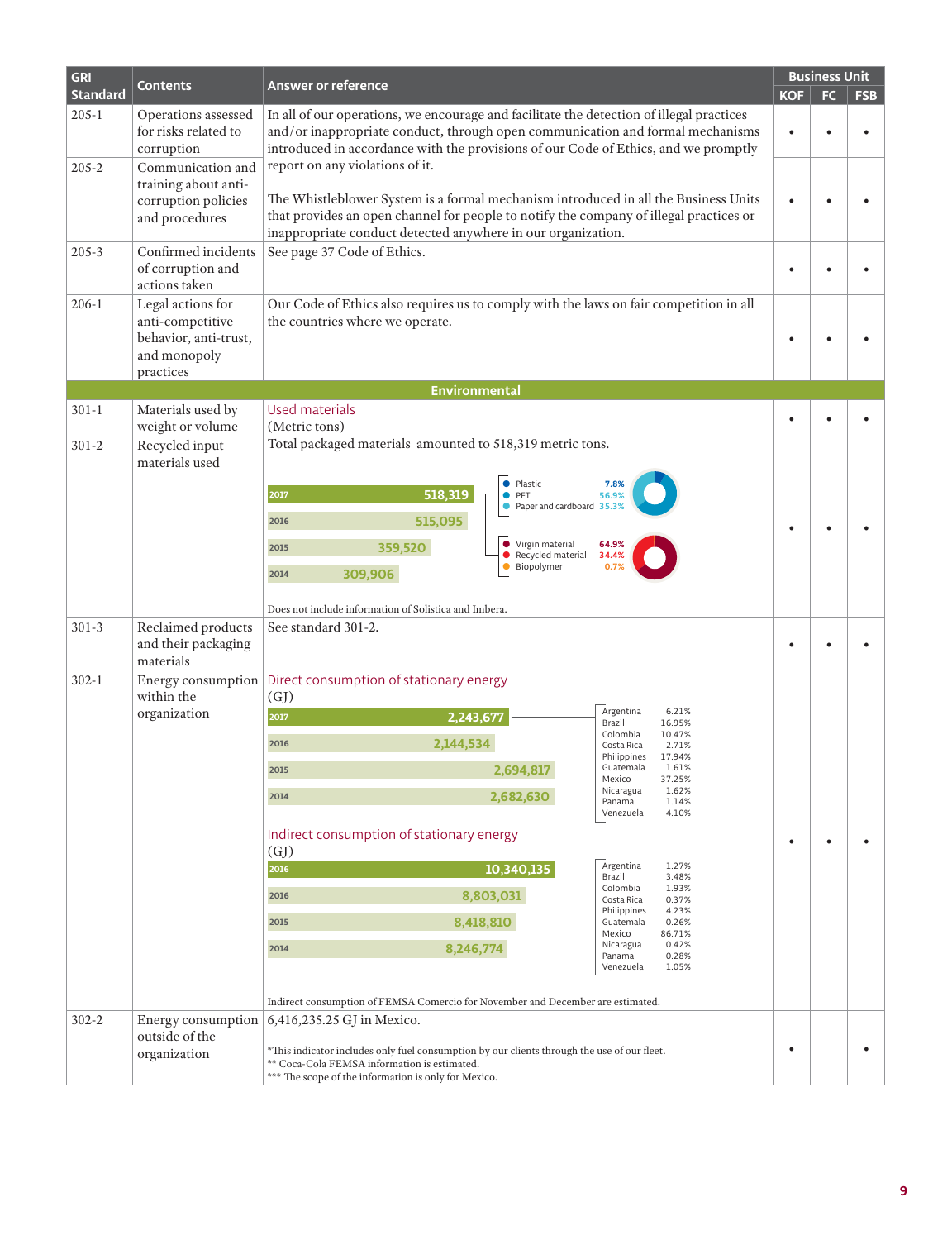| <b>Answer or reference</b><br>Contents<br><b>Standard</b><br><b>KOF</b><br>FC.<br>Intensive direct and indirect consumption of energy<br>$302 - 3$<br>Energy intensity<br>(GJ/ total FEMSA revenues in Ps. million)<br><b>O</b> Direct mobile <sup>2</sup><br>$\bullet$ Indirect <sup>1</sup><br>● Direct stationary <sup>3</sup><br>31.3<br>27.02<br>22.03<br>22.46<br>19.28<br>17.34<br>13.93<br>13.05 | FSB |
|----------------------------------------------------------------------------------------------------------------------------------------------------------------------------------------------------------------------------------------------------------------------------------------------------------------------------------------------------------------------------------------------------------|-----|
|                                                                                                                                                                                                                                                                                                                                                                                                          |     |
|                                                                                                                                                                                                                                                                                                                                                                                                          |     |
|                                                                                                                                                                                                                                                                                                                                                                                                          |     |
|                                                                                                                                                                                                                                                                                                                                                                                                          |     |
|                                                                                                                                                                                                                                                                                                                                                                                                          |     |
|                                                                                                                                                                                                                                                                                                                                                                                                          |     |
| 10.18<br>5.37<br>8.65<br>4.87                                                                                                                                                                                                                                                                                                                                                                            |     |
| 2014<br>2015<br>2016<br>2017                                                                                                                                                                                                                                                                                                                                                                             |     |
| 1. Includes stationary consumption of non-renewable sources.<br>2.<br>Includes fuel consumption by company-owned units.<br>3. Includes consumption from indirect renewable and non-renewable sources.                                                                                                                                                                                                    |     |
| Reduction of energy<br>At Coca-Cola FEMSA, we have the goal of supplying 85% of the Mexican<br>$302 - 4$<br>$\bullet$<br>$\bullet$<br>manufacturing power consumption with clean energy sources by 2020, and we were<br>consumption                                                                                                                                                                      |     |
| 57% of the way toward that goal at the close of 2017. In our operations in Brazil, 100%<br>$302 - 5$<br>Reductions in                                                                                                                                                                                                                                                                                    |     |
| of the electrical energy supplied comes from clean sources.<br>energy requirements<br>of products and                                                                                                                                                                                                                                                                                                    |     |
| FEMSA Comercio continued installing the Smart Automation and Energy Control<br>services<br>System in different workplaces. By the end of 2017, 13,944 OXXO stores, 16 Distribution                                                                                                                                                                                                                       |     |
| Centers and 17 offices in Mexico have installed this system, which uses sensors, alarms                                                                                                                                                                                                                                                                                                                  |     |
| and controls for regulating refrigeration equipment, air conditioning and lighting circuits.<br>Additionally, 23% of our OXXO stores are supplied with clean energy.                                                                                                                                                                                                                                     |     |
|                                                                                                                                                                                                                                                                                                                                                                                                          |     |
|                                                                                                                                                                                                                                                                                                                                                                                                          |     |
| 2014 2015 2016 2017                                                                                                                                                                                                                                                                                                                                                                                      |     |
| OXXO Stores operating with the Smart<br><b>Automation and Energy Control System</b>                                                                                                                                                                                                                                                                                                                      |     |
| See page 26 Our Planet.                                                                                                                                                                                                                                                                                                                                                                                  |     |
| Breakdown of water consumption by source<br>Water withdrawal by<br>$303 - 1$<br>FEMSA water consumption: 37.6 million m <sup>3</sup><br>source                                                                                                                                                                                                                                                           |     |
| 2017<br>65.0<br>$33.7 - 1.3$                                                                                                                                                                                                                                                                                                                                                                             |     |
| 67.6<br>2016<br>27.8<br>$-4.6$<br>$\bullet$                                                                                                                                                                                                                                                                                                                                                              |     |
| 2015<br>64.8<br>$32.4 - 2.7$                                                                                                                                                                                                                                                                                                                                                                             |     |
| $33.3 - 2.6$<br>64.1<br>2014                                                                                                                                                                                                                                                                                                                                                                             |     |
| ● Ground ● Supply ● Surface Does not include information on FEMSA Comercio from 2015 through 2016.                                                                                                                                                                                                                                                                                                       |     |
| $303 - 3$<br>Water recycled and<br>We have wastewater treatment plants at 100% of our bottling plants.<br>$\bullet$<br>reused                                                                                                                                                                                                                                                                            |     |
| Direct and indirect greenhouse gas emissions<br>$305 - 1$<br>Direct (Scope 1)<br>GHG emissions<br>Metric tons of CO <sub>2</sub> e (stationary and indirect)                                                                                                                                                                                                                                             |     |
| $305 - 2$<br>Energy indirect<br>Argentina<br>1.49%<br>(Scope 2) GHG<br>1,177,584<br>2017<br>Brazil<br>2.22%                                                                                                                                                                                                                                                                                              |     |
| emissions<br>Colombia<br>1.35%<br>1,050,751<br>2016<br>Costa Rica<br>0.36%                                                                                                                                                                                                                                                                                                                               |     |
| Philippines<br>6.26%<br>0.36%<br>1,266,732<br>Guatemala<br>2015<br>Mexico<br>86.28%                                                                                                                                                                                                                                                                                                                      |     |
| Nicaragua<br>0.59%<br>1,207,727<br>2014<br>0.29%<br>Panama<br>Venezuela<br>0.80%                                                                                                                                                                                                                                                                                                                         |     |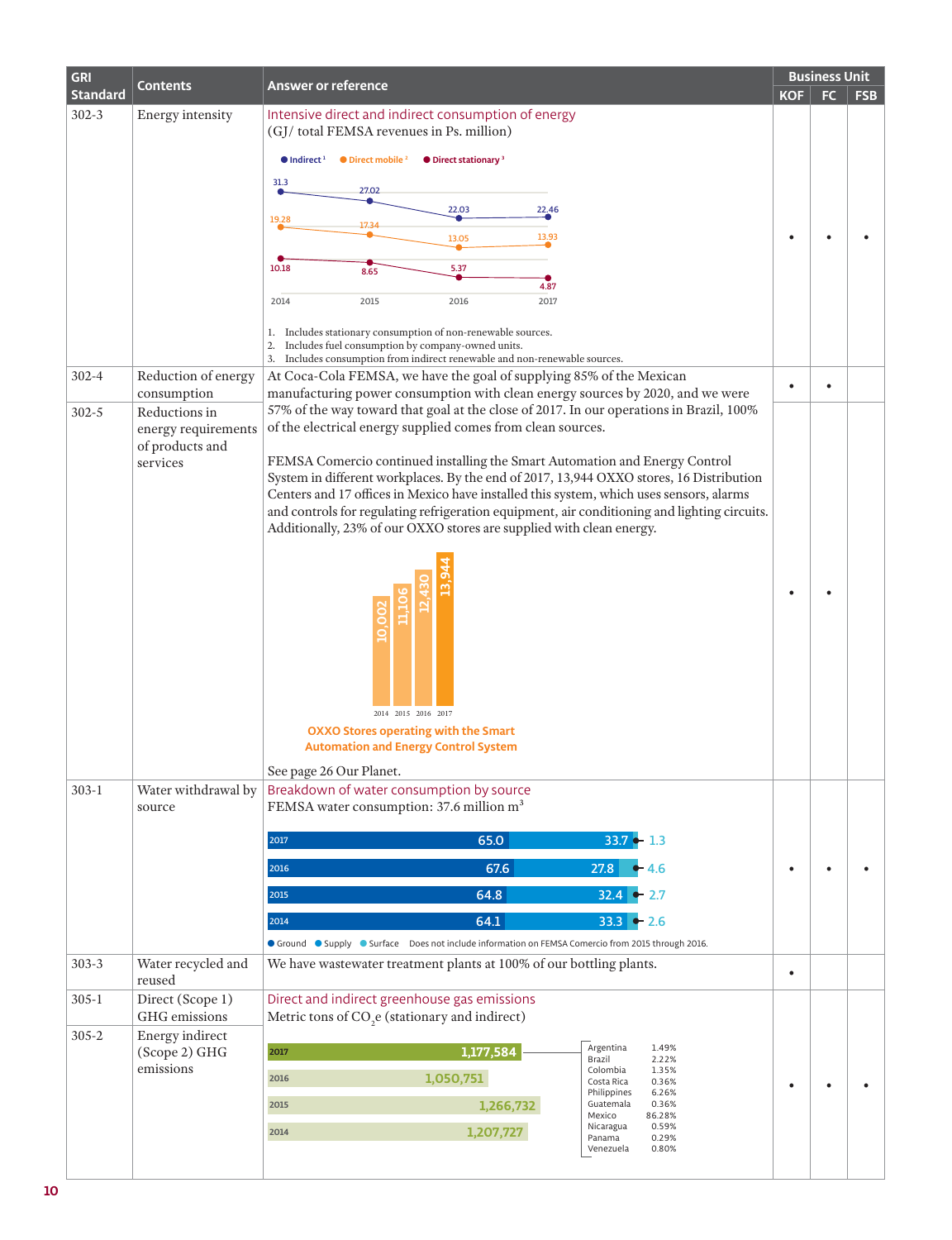| <b>GRI</b>      |                                                  | <b>Answer or reference</b>                                                                                                                                                                                                                                                                                                                                                                                                                                                                                                                                                                                                                                                                                                                                                                                                                                                                                                                                                                                                 |            | <b>Business Unit</b> |            |
|-----------------|--------------------------------------------------|----------------------------------------------------------------------------------------------------------------------------------------------------------------------------------------------------------------------------------------------------------------------------------------------------------------------------------------------------------------------------------------------------------------------------------------------------------------------------------------------------------------------------------------------------------------------------------------------------------------------------------------------------------------------------------------------------------------------------------------------------------------------------------------------------------------------------------------------------------------------------------------------------------------------------------------------------------------------------------------------------------------------------|------------|----------------------|------------|
| <b>Standard</b> | Contents                                         |                                                                                                                                                                                                                                                                                                                                                                                                                                                                                                                                                                                                                                                                                                                                                                                                                                                                                                                                                                                                                            | <b>KOF</b> | FC                   | <b>FSB</b> |
| $305 - 3$       | Other indirect                                   | Metric tons of CO <sub>2</sub> e from employee flights                                                                                                                                                                                                                                                                                                                                                                                                                                                                                                                                                                                                                                                                                                                                                                                                                                                                                                                                                                     |            |                      |            |
|                 | (Scope 3) GHG<br>emissions                       | 2017<br>16,227                                                                                                                                                                                                                                                                                                                                                                                                                                                                                                                                                                                                                                                                                                                                                                                                                                                                                                                                                                                                             |            |                      |            |
|                 |                                                  |                                                                                                                                                                                                                                                                                                                                                                                                                                                                                                                                                                                                                                                                                                                                                                                                                                                                                                                                                                                                                            |            |                      |            |
|                 |                                                  | 14,011<br>2016 <sup>2</sup>                                                                                                                                                                                                                                                                                                                                                                                                                                                                                                                                                                                                                                                                                                                                                                                                                                                                                                                                                                                                |            |                      |            |
|                 |                                                  | 8,857<br>2015 <sup>1</sup>                                                                                                                                                                                                                                                                                                                                                                                                                                                                                                                                                                                                                                                                                                                                                                                                                                                                                                                                                                                                 |            |                      |            |
|                 |                                                  | 8,299<br>2014                                                                                                                                                                                                                                                                                                                                                                                                                                                                                                                                                                                                                                                                                                                                                                                                                                                                                                                                                                                                              |            |                      |            |
|                 |                                                  | 1. Does not include 206 routes on which data was not available, and which represent 1% of total flights.<br>2. Routes are calculated based on the International Civil Aviation Organization calculator. Takes into account                                                                                                                                                                                                                                                                                                                                                                                                                                                                                                                                                                                                                                                                                                                                                                                                 |            |                      |            |
|                 |                                                  | organic and non-organic growth of the organization.                                                                                                                                                                                                                                                                                                                                                                                                                                                                                                                                                                                                                                                                                                                                                                                                                                                                                                                                                                        |            |                      |            |
| 305-4           | GHG emissions                                    | Total intensive emissions Scope 1 (stationary) + Scope 2                                                                                                                                                                                                                                                                                                                                                                                                                                                                                                                                                                                                                                                                                                                                                                                                                                                                                                                                                                   |            |                      |            |
|                 | intensity                                        | Metric tons of CO <sub>2</sub> e/total FEMSA revenues in Ps. million                                                                                                                                                                                                                                                                                                                                                                                                                                                                                                                                                                                                                                                                                                                                                                                                                                                                                                                                                       |            |                      |            |
|                 |                                                  | ● S1 Stationary <sup>1</sup> ● S1 Mobile <sup>2</sup> ● S2 <sup>3</sup>                                                                                                                                                                                                                                                                                                                                                                                                                                                                                                                                                                                                                                                                                                                                                                                                                                                                                                                                                    |            |                      |            |
|                 |                                                  | 3.80<br>3.31                                                                                                                                                                                                                                                                                                                                                                                                                                                                                                                                                                                                                                                                                                                                                                                                                                                                                                                                                                                                               |            |                      |            |
|                 |                                                  |                                                                                                                                                                                                                                                                                                                                                                                                                                                                                                                                                                                                                                                                                                                                                                                                                                                                                                                                                                                                                            |            |                      |            |
|                 |                                                  | 2.17<br>2.08                                                                                                                                                                                                                                                                                                                                                                                                                                                                                                                                                                                                                                                                                                                                                                                                                                                                                                                                                                                                               |            |                      |            |
|                 |                                                  | 1.38<br>1.28<br>0.96                                                                                                                                                                                                                                                                                                                                                                                                                                                                                                                                                                                                                                                                                                                                                                                                                                                                                                                                                                                                       |            |                      |            |
|                 |                                                  | 0.80<br>0.78<br>0.75                                                                                                                                                                                                                                                                                                                                                                                                                                                                                                                                                                                                                                                                                                                                                                                                                                                                                                                                                                                                       |            |                      |            |
|                 |                                                  | 0.55<br>0.39                                                                                                                                                                                                                                                                                                                                                                                                                                                                                                                                                                                                                                                                                                                                                                                                                                                                                                                                                                                                               |            |                      |            |
|                 |                                                  | 2014<br>2015<br>2016<br>2017                                                                                                                                                                                                                                                                                                                                                                                                                                                                                                                                                                                                                                                                                                                                                                                                                                                                                                                                                                                               |            |                      |            |
|                 |                                                  | 1. Includes stationary consumption of non-renewable sources.<br>2. Includes fuel consumption by company-owned units.<br>3. Includes fuel consumption of indirect renewable and non-renewable sources.                                                                                                                                                                                                                                                                                                                                                                                                                                                                                                                                                                                                                                                                                                                                                                                                                      |            |                      |            |
| $305 - 5$       | Reduction of GHG<br>emissions                    | At Coca-Cola FEMSA, we work to reduce the energy consumption of our products,<br>benefiting our consumers and the environment. Over the past 12 years, we have<br>succeeded in reducing the energy requirement of our main equipment by 44%. We are<br>focusing efforts on our goal of using environmentally-friendly refrigerant gases in 80%<br>of the equipment we make, by the year 2021. In 2017, we achieved a 30% reduction<br>(compared to 2014) in the use of R134 and 141B refrigerant gases. To reduce our CO <sub>2</sub> e<br>emissions, we have implemented several initiatives, such as the use of recycled resin<br>and bioPET, renewable energy consumption, initiatives for PET lightweighting and<br>improved energy consumption in our manufacturing plants, which have achieved<br>significant benefits and savings.<br>Thanks to the renewable electrical energy supplied by wind farms to FEMSA, in 2017<br>we avoided the emission of 280,133 metric tons of $CO2$ , and since August 2015 we have | ٠          |                      |            |
|                 |                                                  | avoided the emission of more than 500,000 metric tons of CO <sub>2</sub> (see Page 26, Our Planet).                                                                                                                                                                                                                                                                                                                                                                                                                                                                                                                                                                                                                                                                                                                                                                                                                                                                                                                        |            |                      |            |
| $306-1$         | Water discharge<br>by quality and<br>destination | Discharge of wastewater by quality and destination<br>WWTP owned<br>92.5%<br>WWTP local<br>7.5%                                                                                                                                                                                                                                                                                                                                                                                                                                                                                                                                                                                                                                                                                                                                                                                                                                                                                                                            |            |                      |            |
|                 |                                                  | WWTP: Wastewater treatment plant.<br>100% of our water discharge is sent to a WWTP (local or owned).                                                                                                                                                                                                                                                                                                                                                                                                                                                                                                                                                                                                                                                                                                                                                                                                                                                                                                                       |            |                      |            |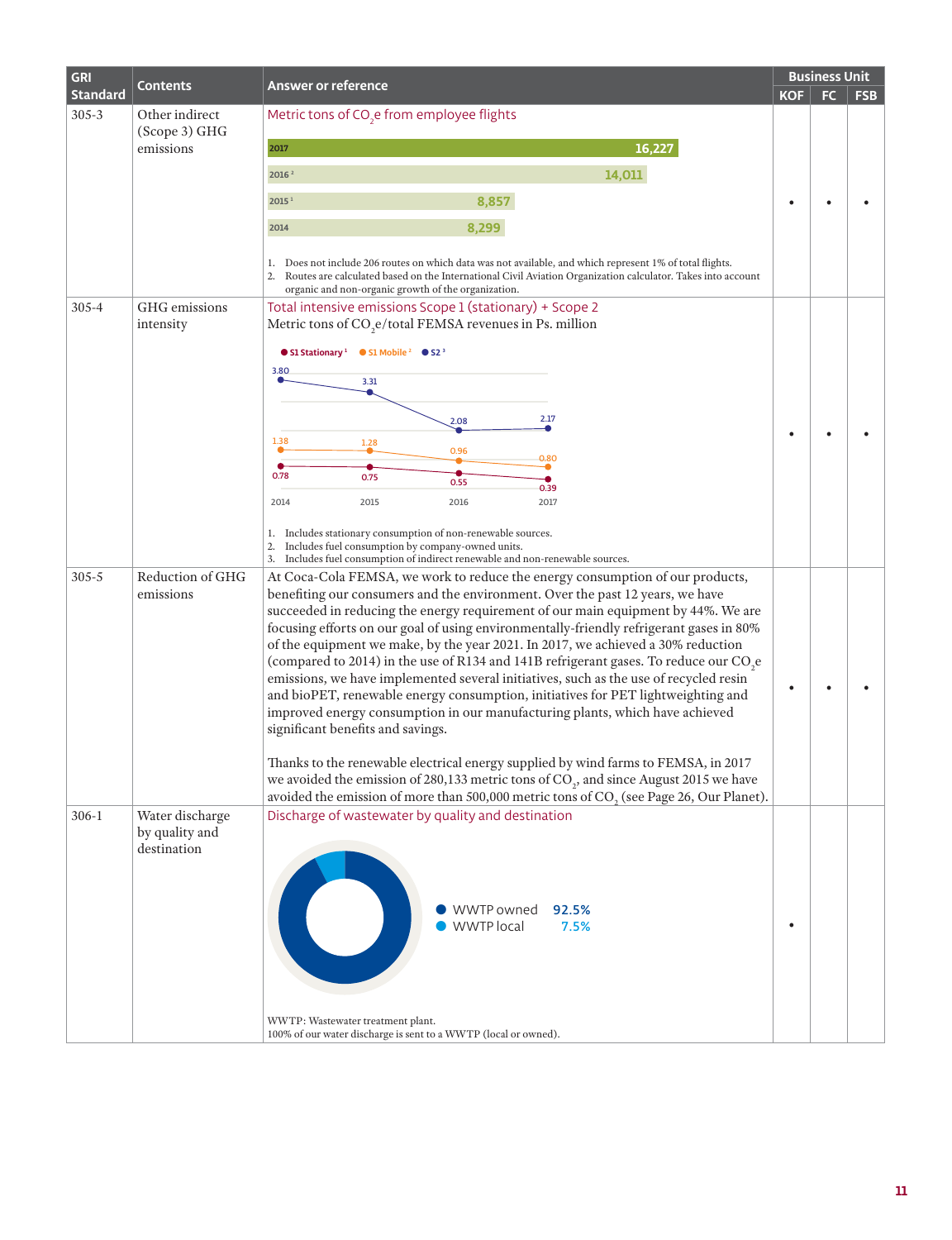| <b>GRI</b>      | <b>Contents</b>                                                                  | Answer or reference                                                                                                                                                                                                                                                           |            | <b>Business Unit</b> |            |
|-----------------|----------------------------------------------------------------------------------|-------------------------------------------------------------------------------------------------------------------------------------------------------------------------------------------------------------------------------------------------------------------------------|------------|----------------------|------------|
| <b>Standard</b> |                                                                                  |                                                                                                                                                                                                                                                                               | <b>KOF</b> | FC.                  | <b>FSB</b> |
| $306 - 2$       | Waste by type and                                                                | Waste generated                                                                                                                                                                                                                                                               |            |                      |            |
| 306-4           | disposal method<br>Transport of                                                  | Metric tons                                                                                                                                                                                                                                                                   |            |                      |            |
|                 | hazardous waste                                                                  | 2017<br>166,604                                                                                                                                                                                                                                                               |            |                      |            |
|                 |                                                                                  | 209,318<br>2016                                                                                                                                                                                                                                                               |            |                      |            |
|                 |                                                                                  | 202,479<br>2015                                                                                                                                                                                                                                                               | ٠          |                      |            |
|                 |                                                                                  | 212,346<br>2014                                                                                                                                                                                                                                                               |            |                      |            |
|                 |                                                                                  | All hazardous waste is channeled to companies that specialize in its correct handling and disposal.<br>Does not include wood waste by FEMSA Comercio.                                                                                                                         |            |                      |            |
| $307 - 1$       | Non-compliance<br>with environmental<br>laws and regulations                     | At FEMSA, we have processes for complying with the environmental laws that apply to<br>our operations.                                                                                                                                                                        | $\bullet$  |                      |            |
| $308 - 1$       | New suppliers that<br>were screened using<br>environmental<br>criteria           | As of today, we have conducted 735 supplier evaluations for issues of human rights,<br>the environment and labor practices, 538 of them according to FEMSA's Supplier<br>Guiding Principles since 2014, and 197 according the The Coca-Cola Company<br>principles since 2013. | $\bullet$  |                      |            |
| $308 - 2$       | Negative<br>environmental<br>impacts in the<br>supply chain and<br>actions taken | *The information provided applies only to Coca-Cola FEMSA.<br>With the support of Trucost, in 2017 we carried out the excercise to quantify the<br>environmental impact of our direct and supply chain operations, extending the process<br>to our supply of raw materials.   | $\bullet$  |                      |            |
|                 |                                                                                  | <b>Social</b>                                                                                                                                                                                                                                                                 |            |                      |            |
| $401 - 1$       | New employee<br>hires and employee                                               | In 2017, we hired a total of 178,089 new employees.                                                                                                                                                                                                                           |            |                      |            |
|                 | turnover                                                                         | 1. New hires by gender:<br>Male<br>52%<br>Female<br>48%<br>2. New hires by age group:                                                                                                                                                                                         | $\bullet$  |                      |            |
|                 |                                                                                  | 77%<br>$• 18-34$<br>$35 - 44$<br>14%<br>45 and over<br>9%<br>Does not include information of IMBERA and PTM.                                                                                                                                                                  |            |                      |            |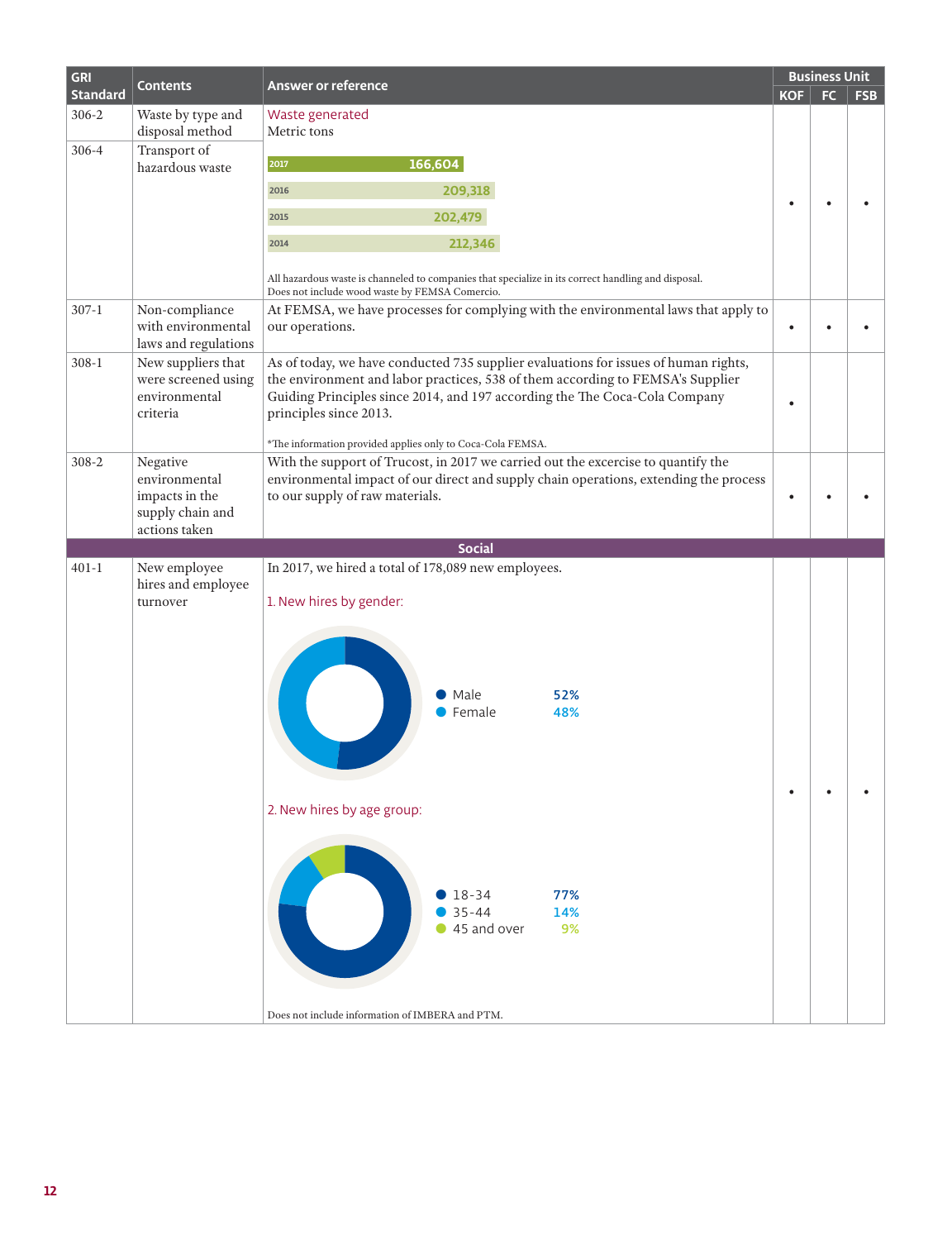| <b>GRI</b>      |                                                                                                                                                  |                                                                                                                                                                                                                                                                                                                                                                                                                                                                                                                                                                                                                                                                                                                                                                                                                                                                                                                                                                                                                                                                                                                                                                                                                                                                                                                                                                                                                                                                                                                                                                                                                                                                                                                                     | <b>Business Unit</b> |           |            |
|-----------------|--------------------------------------------------------------------------------------------------------------------------------------------------|-------------------------------------------------------------------------------------------------------------------------------------------------------------------------------------------------------------------------------------------------------------------------------------------------------------------------------------------------------------------------------------------------------------------------------------------------------------------------------------------------------------------------------------------------------------------------------------------------------------------------------------------------------------------------------------------------------------------------------------------------------------------------------------------------------------------------------------------------------------------------------------------------------------------------------------------------------------------------------------------------------------------------------------------------------------------------------------------------------------------------------------------------------------------------------------------------------------------------------------------------------------------------------------------------------------------------------------------------------------------------------------------------------------------------------------------------------------------------------------------------------------------------------------------------------------------------------------------------------------------------------------------------------------------------------------------------------------------------------------|----------------------|-----------|------------|
| <b>Standard</b> | <b>Contents</b>                                                                                                                                  | <b>Answer or reference</b>                                                                                                                                                                                                                                                                                                                                                                                                                                                                                                                                                                                                                                                                                                                                                                                                                                                                                                                                                                                                                                                                                                                                                                                                                                                                                                                                                                                                                                                                                                                                                                                                                                                                                                          | <b>KOF</b>           | <b>FC</b> | <b>FSB</b> |
| $401 - 2$       | Benefits provided to<br>full-time employees<br>that are not provided $\cdot$<br>to temporary or<br>part-time employees                           | These are some of the benefits our employees enjoy:<br>• Annual bonus.<br>Complementary annual compensation.<br>Savings fund.<br>$\bullet$<br>Scholarships.<br>$\bullet$<br>Additionally, through Sociedad Cuauhtémoc y Famosa (SCYF) in Monterrey, Nuevo<br>León, Mexico, we offer comprehensive development programs for our employees,<br>along with medical care, recreation, food and financial services, to promote a culture of<br>work and savings that encourages family stability.<br>Benefits are offered to full-time as well as temporary employees.                                                                                                                                                                                                                                                                                                                                                                                                                                                                                                                                                                                                                                                                                                                                                                                                                                                                                                                                                                                                                                                                                                                                                                   | $\bullet$            |           |            |
| $401 - 3$       | Parental leave                                                                                                                                   | The return work rate after the parental leave in 2017 was 92% for men and 67% for                                                                                                                                                                                                                                                                                                                                                                                                                                                                                                                                                                                                                                                                                                                                                                                                                                                                                                                                                                                                                                                                                                                                                                                                                                                                                                                                                                                                                                                                                                                                                                                                                                                   |                      |           |            |
|                 |                                                                                                                                                  | women.<br>This information does not include data for Imbera or PTM.                                                                                                                                                                                                                                                                                                                                                                                                                                                                                                                                                                                                                                                                                                                                                                                                                                                                                                                                                                                                                                                                                                                                                                                                                                                                                                                                                                                                                                                                                                                                                                                                                                                                 | $\bullet$            |           |            |
| $403 - 2$       | Types of injury<br>and rates of injury,<br>occupational<br>diseases, lost days,<br>and absenteeism,<br>and number of work-<br>related fatalities | In 2017, the index of days lost due to work-related incidents per 100 workers was<br>reduced from 40.36 days in 2016 to 28.56 in 2017, which is a 29% improvement in that<br>period. The accident frequency rate / Accident Index was reduced by 1.4% from 2.13 in<br>2016 to 2.10 in 2017. The index of days lost due to general illness increased 2% from 332<br>to 338 days for every 100 workers, due mainly to increases in Brazil and Mexico. The<br>general illness incidence index decreased by 14%, from 47.25 cases per 100 workers<br>to 40.7 in 2017. In 2017, there were five work-related fatalities among our employees<br>(four in Mexico and one in Colombia). Of these, two were the result of social violence<br>(crime) and the other three were transit accidents. The work-related illness rate<br>(WRIR) was 0.03 for every 100 workers, and 70% of these cases were in Mexico and<br>Colombia. In line with global labor safety and health indicators and practices, we are<br>migrating to indicators based on work-hours, with the following results: index of days<br>lost due to work-related accidents, 24.75; accident frequency rate, 1.79; days lost due<br>to general illness 287.89; general illness cases 34.67; work-related illness rate (WRIR)<br>0.026; and Lost Time incident Rate (LTIR) 1.819.<br>For the company, creating safe and healthy working conditions is a crucial part of our<br>Occupational Health and Safety policy, so it includes all people. Separating accident<br>and fatality indicators by gender makes no difference in implementation of preventive<br>and corrective measures in the various Occupational Health and Safety Systems of<br>FEMSA's Business Units. |                      |           |            |
| $403 - 3$       | Workers with high<br>incidence or high<br>risk of diseases<br>related to their<br>occupation                                                     | Through our Occupational Health Management Model and 20 preventive programs,<br>we promote and maintain the highest level of physical, mental and social wellness in<br>all of our Business Units, by encouraging our employees to adopt healthy lifestyles,<br>minimizing the risk of work-related illness and complying with the laws of all the<br>countries where we operate.                                                                                                                                                                                                                                                                                                                                                                                                                                                                                                                                                                                                                                                                                                                                                                                                                                                                                                                                                                                                                                                                                                                                                                                                                                                                                                                                                   |                      |           |            |
| 403-4           | Health and safety<br>topics covered in<br>formal agreements<br>with trade unions                                                                 | Our collective bargaining agreements include a commitment to fulfill occupational<br>health and safety obligations, prevent accidents through mixed committees and<br>provide safety equipment consistent with the duties performed.                                                                                                                                                                                                                                                                                                                                                                                                                                                                                                                                                                                                                                                                                                                                                                                                                                                                                                                                                                                                                                                                                                                                                                                                                                                                                                                                                                                                                                                                                                |                      |           |            |
| $404 - 1$       | Average hours of<br>training per year per<br>employee                                                                                            | Employees of FEMSA and its Business Units received an average of 33.9 hours of<br>training in 2017.<br>Does not include information of IMBERA and PTM.                                                                                                                                                                                                                                                                                                                                                                                                                                                                                                                                                                                                                                                                                                                                                                                                                                                                                                                                                                                                                                                                                                                                                                                                                                                                                                                                                                                                                                                                                                                                                                              | $\bullet$            |           |            |
| $404 - 2$       | Programs for<br>upgrading employee<br>skills and transition<br>assistance programs                                                               | The comprehensive development of our employees, both professionally and personally,<br>is of the utmost importance to FEMSA. We maintain a number of programs to pursue<br>this objective, for example through Sociedad Cuauhtémoc y Famosa (SCYF) in<br>Monterrey, México, we support programs to help employees transition to retirement<br>through the Life and Development Program (PLAVIDE). The program is designed for<br>employees approaching retirement, along with their partners, to prepare for this new<br>phase, understanding it as a natural process in life.<br>For more information on this standard, see Page 24, Our People.                                                                                                                                                                                                                                                                                                                                                                                                                                                                                                                                                                                                                                                                                                                                                                                                                                                                                                                                                                                                                                                                                   |                      |           |            |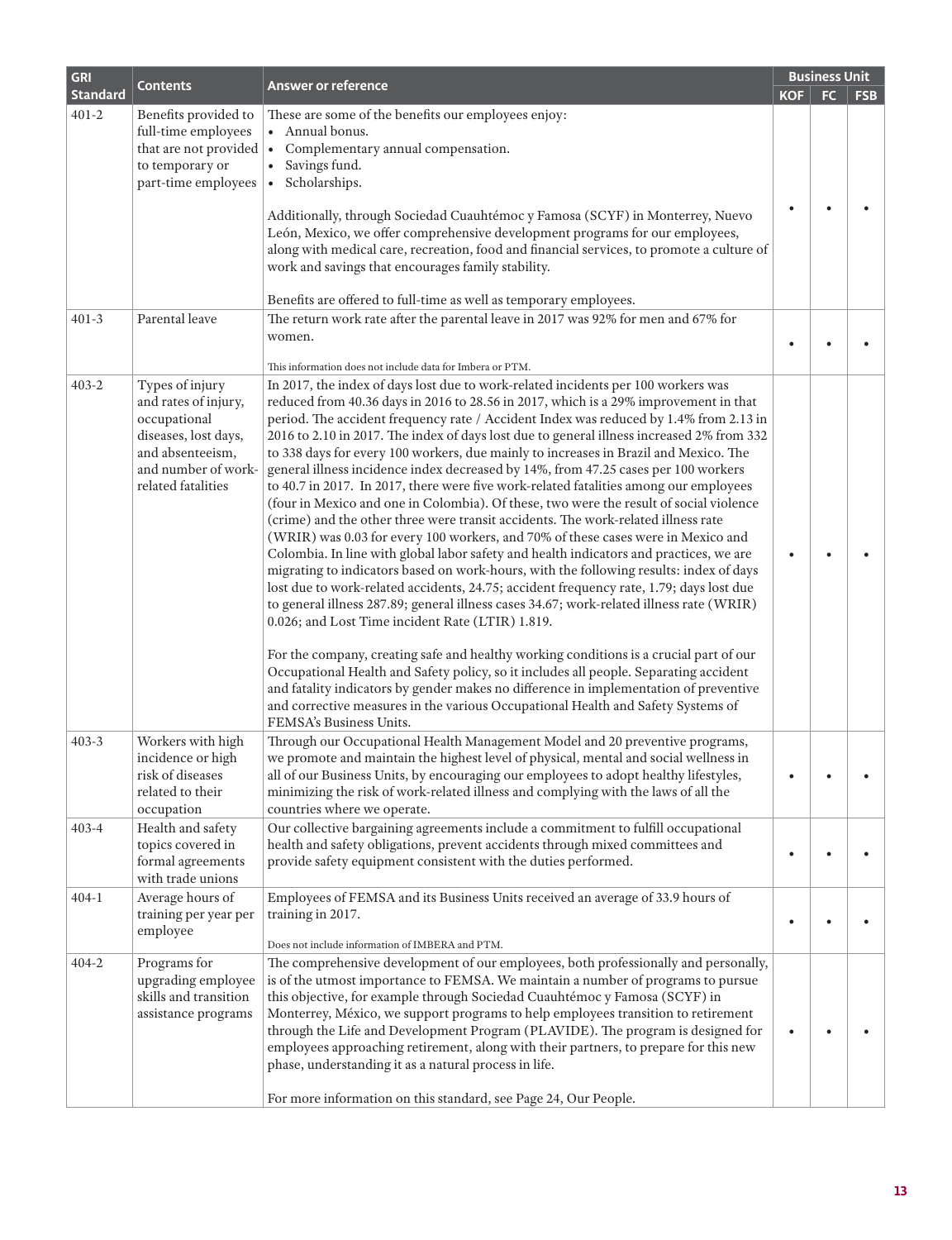| <b>GRI</b>                         |                                                                                                                                                                                                                                                                                                                                                                                                                                                                                                                                                                                                                       |                                                                                                                                                                                                                                                                                                                                                                                                                | <b>Business Unit</b> |    |            |
|------------------------------------|-----------------------------------------------------------------------------------------------------------------------------------------------------------------------------------------------------------------------------------------------------------------------------------------------------------------------------------------------------------------------------------------------------------------------------------------------------------------------------------------------------------------------------------------------------------------------------------------------------------------------|----------------------------------------------------------------------------------------------------------------------------------------------------------------------------------------------------------------------------------------------------------------------------------------------------------------------------------------------------------------------------------------------------------------|----------------------|----|------------|
| <b>Contents</b><br><b>Standard</b> |                                                                                                                                                                                                                                                                                                                                                                                                                                                                                                                                                                                                                       | <b>Answer or reference</b>                                                                                                                                                                                                                                                                                                                                                                                     | <b>KOF</b>           | FC | <b>FSB</b> |
| $404 - 3$                          | Percentage<br>of employees<br>receiving regular<br>performance and<br>career development<br>reviews                                                                                                                                                                                                                                                                                                                                                                                                                                                                                                                   | As part of our talent management, during the year, 23,350 employees received<br>individual performance and professional development evaluations.                                                                                                                                                                                                                                                               |                      |    |            |
| $405 - 1$                          | Diversity of<br>governance bodies<br>and employees                                                                                                                                                                                                                                                                                                                                                                                                                                                                                                                                                                    | Structure of Board of Directors, See page 34; See standard 102-08.                                                                                                                                                                                                                                                                                                                                             |                      |    |            |
| $407 - 1$                          | Operations and<br>suppliers in which<br>the right to freedom<br>of association and<br>collective bargaining<br>may be at risk                                                                                                                                                                                                                                                                                                                                                                                                                                                                                         | FEMSA has a policy of respecting employees' freedom of association and union<br>affiliation; and their right to create or join a union, voluntarily and freely, without fear<br>of reprisals or intimidation. In our work centers and among our significant suppliers,<br>we have identified no threats or violations of the freedom of association and right to<br>adhere to collective bargaining contracts. |                      |    |            |
| $408 - 1$                          | Operations and<br>suppliers at<br>significant risk for<br>incidents of child<br>labor                                                                                                                                                                                                                                                                                                                                                                                                                                                                                                                                 | In every country where we operate, FEMSA has a policy of operating in keeping with<br>national and international laws regarding minimum hiring age and working conditions.                                                                                                                                                                                                                                     |                      |    |            |
| $409 - 1$                          | For FEMSA, human beings are the fundamental factor in the organization, and must<br>Operations and<br>suppliers at<br>be treated with dignity. Accordingly, we prohibit any form of labor that is not mutually<br>significant risk for<br>agreed upon, and we reject all types of unpaid work, servitude, slavery or withholding<br>incidents of forced<br>of documents as a condition of employment.<br>or compulsory labor                                                                                                                                                                                          |                                                                                                                                                                                                                                                                                                                                                                                                                |                      |    |            |
| $410-1$                            | Security personnel<br>trained in human<br>rights policies or<br>procedures                                                                                                                                                                                                                                                                                                                                                                                                                                                                                                                                            | 80% of our security personnel received human rights training in 2017.<br>This percentage does not include security personnel from FEMSA Comercio, Imbera and PTM.                                                                                                                                                                                                                                              |                      |    |            |
| $412 - 1$                          | Operations that<br>have been subject<br>to human rights<br>reviews or impact<br>assessments                                                                                                                                                                                                                                                                                                                                                                                                                                                                                                                           | At FEMSA we have a Workplace Information System through which each work center<br>can conduct a self-evaluation that includes specific human right issues. To date, no<br>potential impacts have been identified. Also, at Coca-Cola FEMSA, operations are<br>audited by an external party for issues relating to human rights, among others.                                                                  |                      |    |            |
| $412 - 2$                          | <b>Employee training</b><br>on human rights<br>policies or<br>procedures                                                                                                                                                                                                                                                                                                                                                                                                                                                                                                                                              | See standard 404-1.                                                                                                                                                                                                                                                                                                                                                                                            |                      |    |            |
| $412 - 3$                          | Significant<br>FEMSA's Code of Ethics is one of the ways we give our unconditional support to<br>a sense of respect, honesty and integrity in our organization. These values are an<br>investment<br>essential part of our corporate culture, and enable us to ensure our businesses are<br>agreements and<br>properly managed. The Code encourages all our suppliers to follow good human rights<br>contracts that<br>include human<br>practices, and we provide every supplier of goods and services a copy of our Supplier<br>rights clauses or that<br>Guiding Principles.<br>underwent human<br>rights screening |                                                                                                                                                                                                                                                                                                                                                                                                                | $\bullet$            |    |            |
| $413 - 1$                          | Operations with<br>local community<br>engagement, impact<br>assessments, and<br>development<br>programs                                                                                                                                                                                                                                                                                                                                                                                                                                                                                                               | See page 28 Our Community.                                                                                                                                                                                                                                                                                                                                                                                     |                      |    |            |
| $414 - 1$                          | New suppliers that<br>were screened using<br>social criteria                                                                                                                                                                                                                                                                                                                                                                                                                                                                                                                                                          | See standard 308-1.                                                                                                                                                                                                                                                                                                                                                                                            | $\bullet$            |    |            |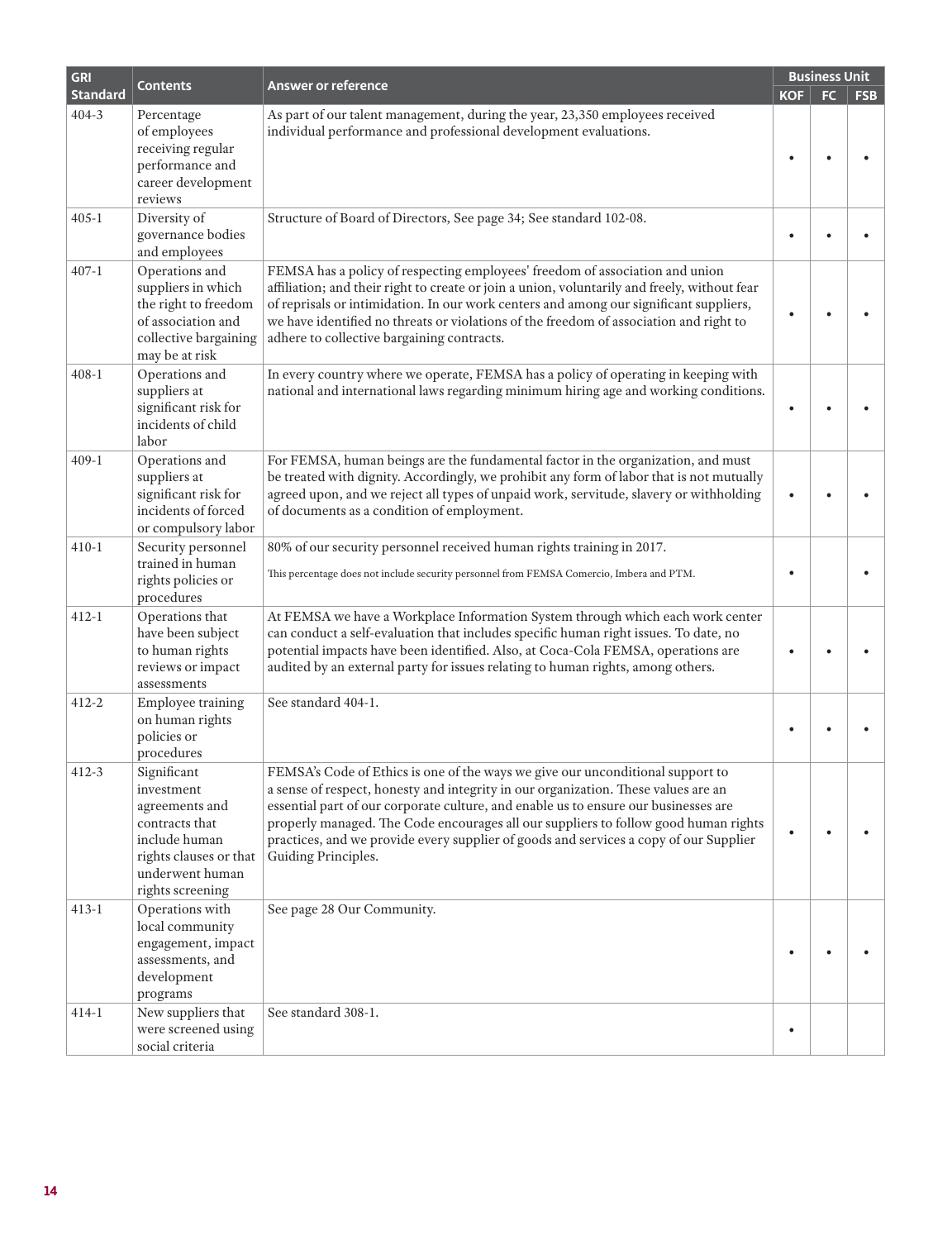| <b>GRI</b>      | <b>Contents</b>                                                                                             | Answer or reference                                                                                                                                                                                                                                                                                                                                                                                                                                                                                                                                                                                                                                                                                                                                                                                                                                                                                                                                                                                                                                                                                                                                                                                                                                                                                                                                                                                                                                                                                                                                                                                                                                                     |            |     | <b>Business Unit</b> |
|-----------------|-------------------------------------------------------------------------------------------------------------|-------------------------------------------------------------------------------------------------------------------------------------------------------------------------------------------------------------------------------------------------------------------------------------------------------------------------------------------------------------------------------------------------------------------------------------------------------------------------------------------------------------------------------------------------------------------------------------------------------------------------------------------------------------------------------------------------------------------------------------------------------------------------------------------------------------------------------------------------------------------------------------------------------------------------------------------------------------------------------------------------------------------------------------------------------------------------------------------------------------------------------------------------------------------------------------------------------------------------------------------------------------------------------------------------------------------------------------------------------------------------------------------------------------------------------------------------------------------------------------------------------------------------------------------------------------------------------------------------------------------------------------------------------------------------|------------|-----|----------------------|
| <b>Standard</b> |                                                                                                             |                                                                                                                                                                                                                                                                                                                                                                                                                                                                                                                                                                                                                                                                                                                                                                                                                                                                                                                                                                                                                                                                                                                                                                                                                                                                                                                                                                                                                                                                                                                                                                                                                                                                         | <b>KOF</b> | FC. | <b>FSB</b>           |
| $417 - 1$       | Requirements for<br>product and service<br>information and<br>labeling                                      | To enable our consumers to make informed dietary decisions across every one<br>of our operations, our product labels include easy-to-access nutritional content<br>information, including the nutrients, fats, sugar, sodium, and calories in each of our<br>products. Calculated on the basis of a two-thousand-calorie diet, our nutritional<br>labeling strategy is based on recommended Dietary Daily Allowance Guidelines and on<br>applicable regulations in each country.<br>As part of our commitment to the wellbeing of our consumers, our advertising adheres<br>to The Coca-Cola Company's Responsible Marketing Policy and Global School<br>Beverage Guidelines. We do not market any of our products directly to children under<br>the age of 12 and also we don't place any of our brands' marketing in any media that<br>directly targets children under 12-media in which 35% or more of the audience is<br>composed of children under 12. We further voluntarily refrain from offering our<br>caloric beverages for sale in primary and secondary schools. In this and other ways, we<br>underscore our devotion to the healthy habits of our consumers.<br>Furthermore, to ensure that our products comply with the highest quality standards-<br>including ISO-9001 and ISO-22000 certifications-our manufacturing processes<br>adhere to the Coca-Cola Operation Requirements (KORE) and to the Food Safety<br>Management System. Accordingly, we guarantee the quality of our products<br>throughout our plants' production chain, which are in turn certified in food safety<br>through the Food Safety System Certification 22000 (FSSC 22000). |            |     |                      |
| $417 - 2$       | Incidents of<br>non-compliance<br>concerning product<br>and service<br>information and<br>labeling          | There were no monetary fines and/or sanctions relating to non-compliance with laws<br>or regulations or voluntary codes regarding information or labeling of products and<br>services.                                                                                                                                                                                                                                                                                                                                                                                                                                                                                                                                                                                                                                                                                                                                                                                                                                                                                                                                                                                                                                                                                                                                                                                                                                                                                                                                                                                                                                                                                  | $\bullet$  |     |                      |
| $417 - 3$       | Incidents of<br>non-compliance<br>concerning<br>marketing<br>communications                                 | There were no incidents relating to non-compliance with regulations on marketing<br>communications, including advertising, promotion and sponsorship.                                                                                                                                                                                                                                                                                                                                                                                                                                                                                                                                                                                                                                                                                                                                                                                                                                                                                                                                                                                                                                                                                                                                                                                                                                                                                                                                                                                                                                                                                                                   |            |     |                      |
| $418 - 1$       | Substantiated<br>complaints<br>concerning breaches<br>of customer privacy<br>and losses of<br>customer data | There were no claims of violation of privacy for our clients, or loss of client data.                                                                                                                                                                                                                                                                                                                                                                                                                                                                                                                                                                                                                                                                                                                                                                                                                                                                                                                                                                                                                                                                                                                                                                                                                                                                                                                                                                                                                                                                                                                                                                                   | ٠          |     |                      |
| $419-1$         | Non-compliance<br>with laws and<br>regulations in the<br>social and economic<br>area                        | There were no incidents relating to non-compliance with social or environmental laws.                                                                                                                                                                                                                                                                                                                                                                                                                                                                                                                                                                                                                                                                                                                                                                                                                                                                                                                                                                                                                                                                                                                                                                                                                                                                                                                                                                                                                                                                                                                                                                                   | $\bullet$  |     |                      |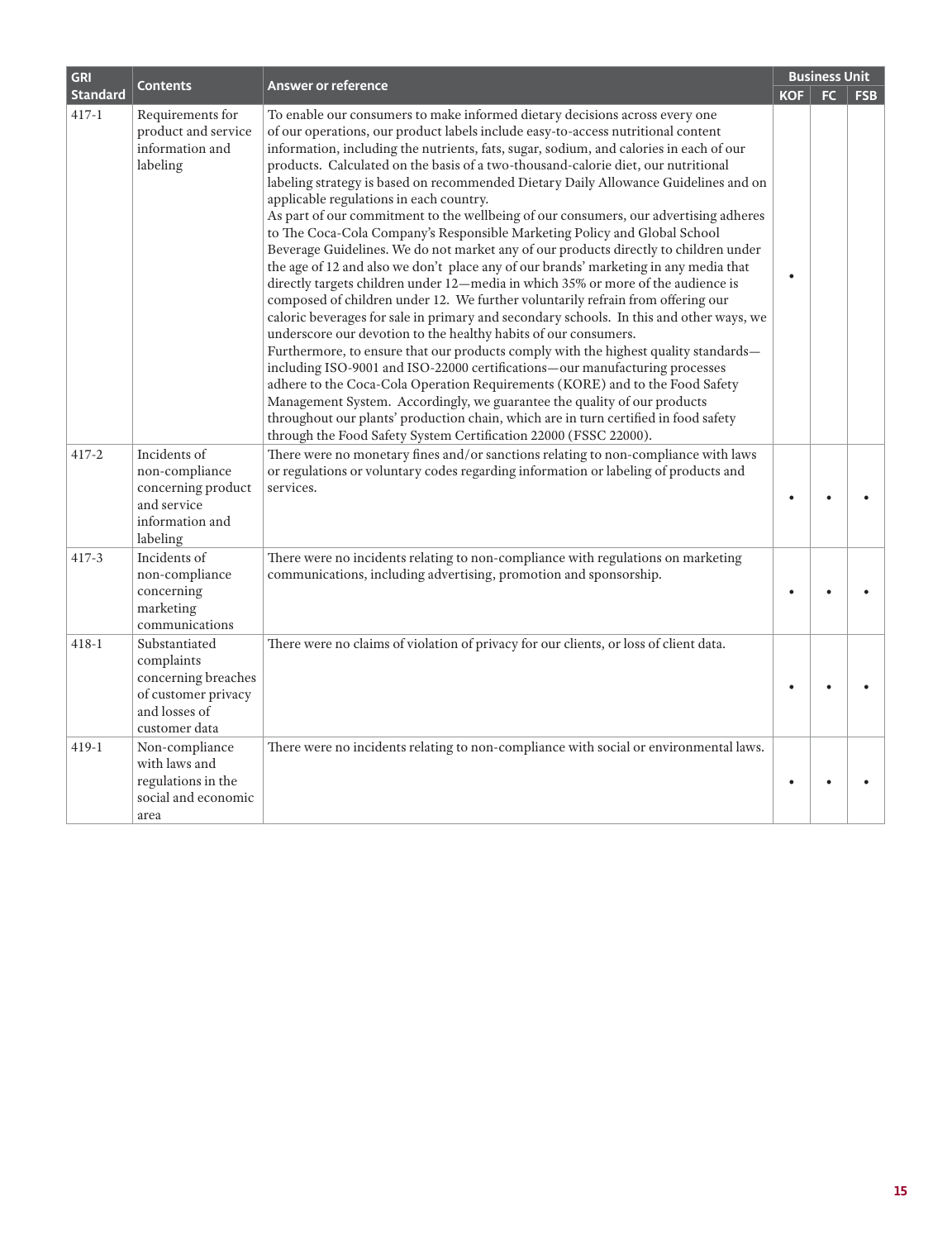## **Independent Limited Verification Report**



Av. Ejército Nacional 843-B Antara Polanco 11520 México, D.F. Fax: +55 5283 1392 ey.com/mx Av. Ejército Nacional 843-B Phone: +55 5283 1300

### **Independent Limited Verification Report**

To the Board of Directors of Fomento Económico Mexicano, S.A.B de C.V.:

#### **Scope of our Work**

We have undertaken an independent limited verification of the information and performance indicators included in Exhibit A and presented in the 2017 Annual Report (the "Report") of Fomento Económico Mexicano ("FEMSA" or the "Company"), in accordance with the reporting criteria set forth in the GRI Standards (the "Criteria").

The preparation of this report is the responsibility of FEMSA's Management. FEMSA's Management is also responsible for the information and the assertions contained therein, defining the scope of the Report and the management and control of the information systems that provided the information reported.

Our work was conducted in accordance with International Standard on Assurance Engagements (ISAE) 3000 issued by the International Auditing and Assurance Standards Board (IAASB) of the International Federation of Accountants (IFAC). This standard requires that we plan and perform our engagement to obtain limited assurance about whether the report is free from material misstatement and that we comply with ethical requirements, including the independence requirements included in the Code of Ethics of the International Ethics Standards Board for Accountants (IESBA).

#### **Standards and verification procedures**

The verification procedures we performed focused on the following:

- Interviews with the individuals responsible for the information in order to understand the activities performed and the procedures used to gather the information.
- Review of the structure and content of the Report in accordance with the GRI Standards.
- Understanding of the procedures used in compiling and consolidating quantitative and qualitative data, as well as their traceability.
- Review of the support documentation through analysis and recalculations, as well as sampling, to have more certainty of the indicators reported.

It is worth mentioning that the scope of this review is substantially less than a reasonable assurance engagement. Therefore, the assurance provided is also less. This Report shall in no way be considered to be an audit report.

The information and performance indicators that were verified are the following

| $102 - 4$  | $102 - 18$ | 102-26 | 102-31 | 102-46    | $204 - 1$ | $303-1$ |
|------------|------------|--------|--------|-----------|-----------|---------|
| 102-15     | 102-19     | 102-27 | 102-41 | 102-48    | $301 - 1$ | 305-4   |
| $102 - 16$ | 102-20     | 102-28 | 102-42 | $103-1$   | $301-2$   | 401-2   |
| 102-17     | 102-22     | 102-29 | 102-45 | $103 - 2$ | $302 - 3$ | 404-2   |

- Total number of employees
- Total number of employees by labor contract
- Total number of employees by gender
- Total number of employees by region
- Direct stationary energy consumption
- Indirect energy consumption
- Direct and indirect GHG emissions (scope 1 and 2)
- Indirect GHG emissions due to business trips (scope 3)
- Percentage of water discharged by destination

A Member Practice of Ernst & Young Global Limited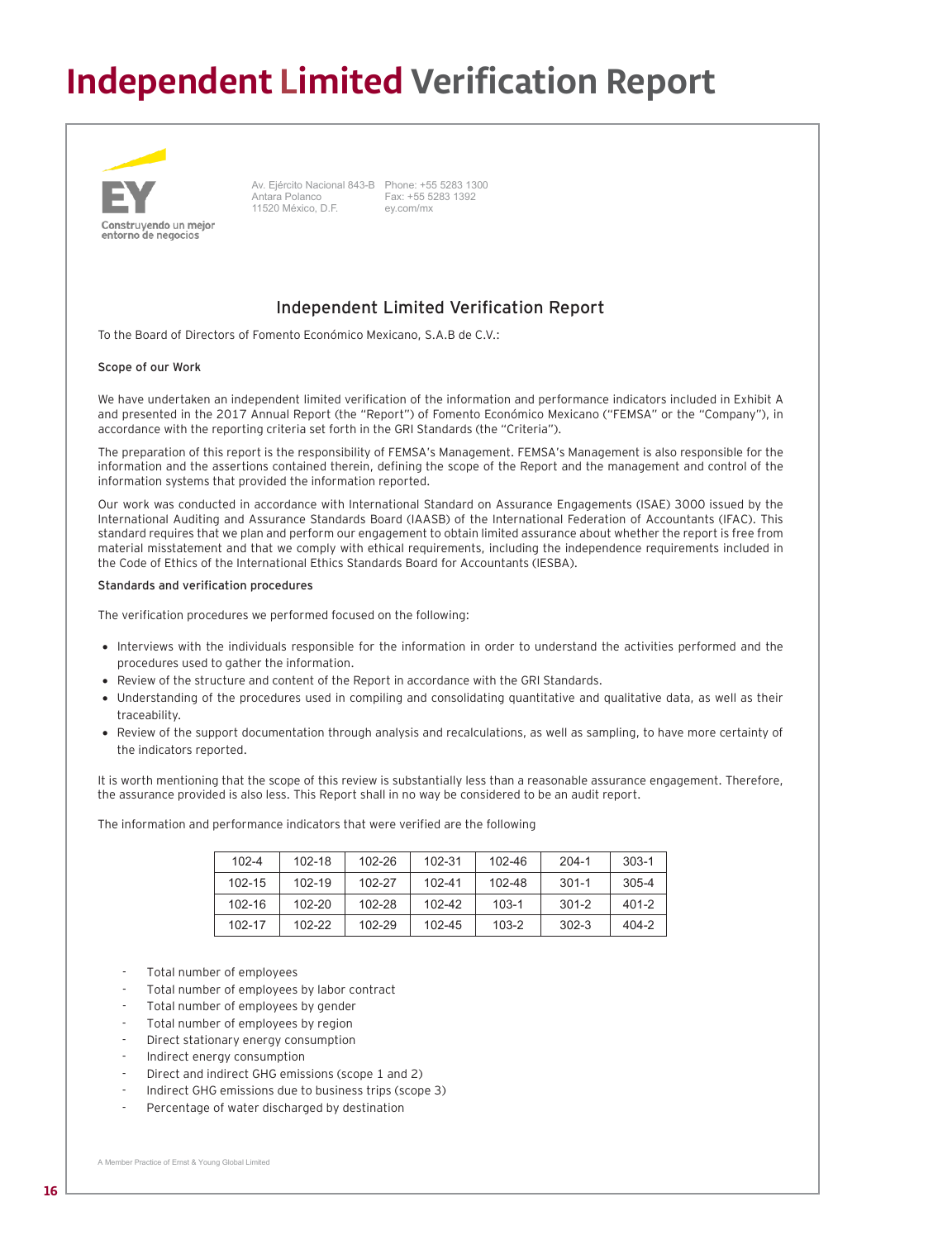- Total tons of waste generated
- Number of suppliers assessed on issues regarding human rights, the environment, and labor practices
- Number of new hires
- Accident rate
- General illness rate
- Average number of training hours
- Number of employees with performance assessments
- Number of work centers enabled with the Model for Addressing Risks and Relations with the Community (MARRCO)

#### **Conclusions**

Based on our work described in this Report, nothing has come to our attention that causes us to believe that the information and performance indicators selected are not presented, in all material respects, in accordance with the applicable criteria.

This report has been exclusively prepared for the Board of Directors of Fomento Económico Mexicano, S.A.B. de C.V., in accordance with the terms of our engagement agreement.

Mancera, S.C.

A Member Practice of Ernst & Young Global Limited

Saúl García Partner

February 21, 2018; Mexico City

A Member Practice of Ernst & Young Global Limited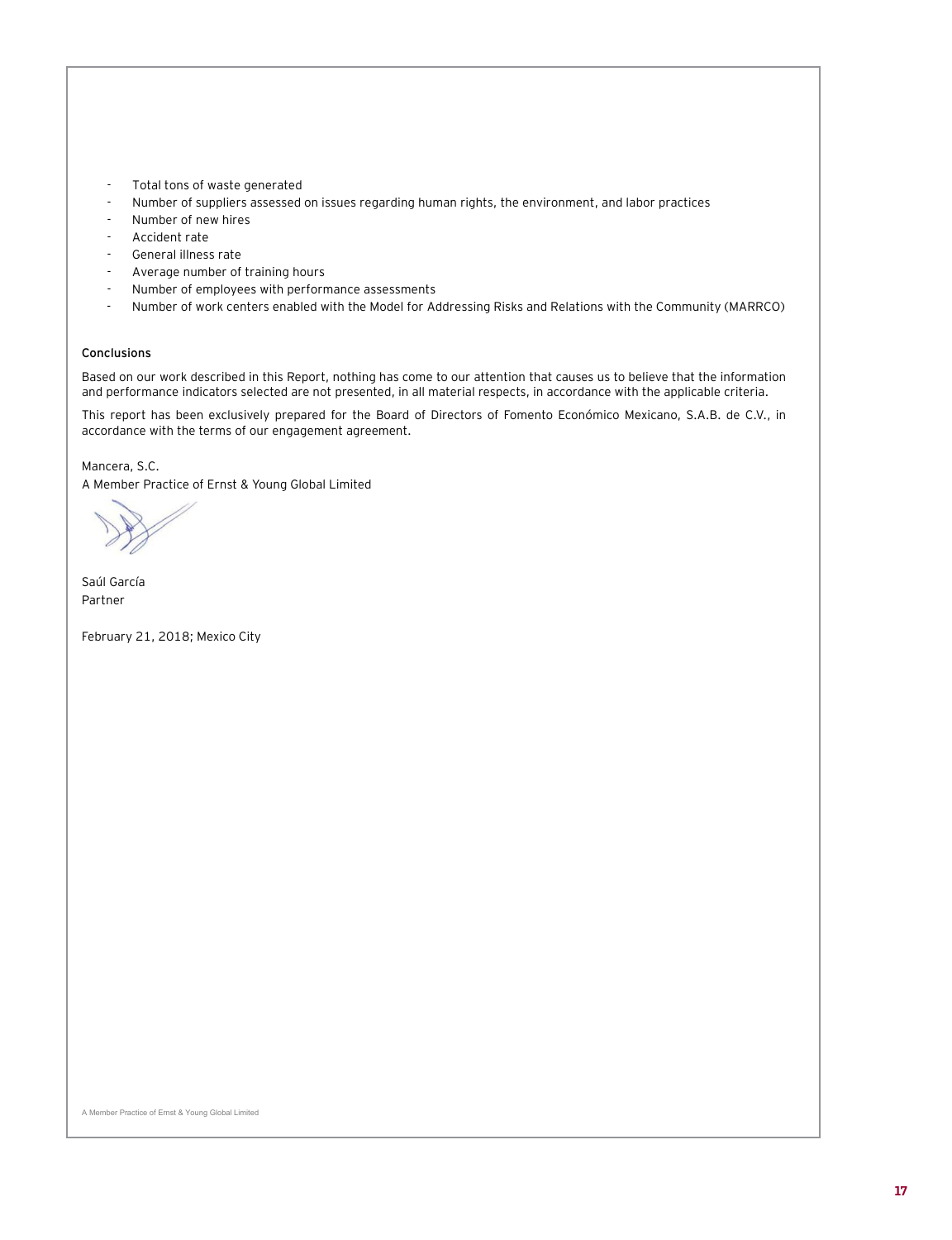

#### **Exhibit A: Information and performance indicators exhibit**

#### **Information**

| <b>GRI</b> | <b>Information name</b>                                                          | <b>GRI</b> | <b>Information name</b>                                                                               |  |  |
|------------|----------------------------------------------------------------------------------|------------|-------------------------------------------------------------------------------------------------------|--|--|
| $102 - 4$  | 102-29<br>Location of operations                                                 |            | Identifying and managing economic, environmental, and social<br>impacts                               |  |  |
| 102-15     | 102-31<br>Key impacts, risks, and opportunities                                  |            | Review of economic, environmental, and social topics                                                  |  |  |
| 102-16     | $102 - 42$<br>Values, principles, standards, and norms of behavior               |            | Identifying and selecting stakeholders                                                                |  |  |
| $102 - 17$ | Mechanisms for advice and concerns about ethics                                  | $102 - 45$ | Entities included in the consolidated financial statements                                            |  |  |
| $102 - 18$ | Governance structure                                                             |            | Defining report content and topic Boundaries                                                          |  |  |
| 102-19     | Delegating authority                                                             |            | Restatements of information                                                                           |  |  |
| 102-20     | Executive-level responsibility for economic, environmental, and<br>social topics | $103 - 1$  | Explanation of the material topic and its Boundary                                                    |  |  |
| 102-22     | Composition of the highest governance body and its committees                    | $103 - 2$  | The management approach and its components                                                            |  |  |
| 102-26     | Role of highest governance body in setting purpose, values, and<br>strategy      | $401 - 2$  | Benefits provided to full-time employees that are not provided to<br>temporary or part-time employees |  |  |
| 102-27     | Collective knowledge of highest governance body                                  |            | Programs for upgrading employee skills and transition assistance<br>programs                          |  |  |
| 102-28     | Evaluating the highest governance body's performance                             |            |                                                                                                       |  |  |
|            |                                                                                  |            |                                                                                                       |  |  |

| <b>GRI</b> | Name of performance indicator       | <b>Scope</b>                              | <b>Information</b><br>reported | <b>Unit</b>                                                       |
|------------|-------------------------------------|-------------------------------------------|--------------------------------|-------------------------------------------------------------------|
|            | Total number of employees           | FFMSA and its business units              | 295,027                        | Employees                                                         |
|            |                                     |                                           | 20.3                           | % of employees                                                    |
|            | Total number of employees by labor  | FFMSA and its business units              | 54.9                           | % of unionized employees                                          |
|            | contract                            |                                           | 5.4                            | % of external services                                            |
|            |                                     |                                           | 19.5                           | % of sales commissions                                            |
|            |                                     | FFMSA and its business units <sup>i</sup> | 34.8                           | % of female employees                                             |
|            | Total number of employees by gender |                                           | 65.2                           | % of male employees                                               |
|            |                                     |                                           | 71.0                           | % in Mexico                                                       |
|            |                                     |                                           | 2.4                            | % in Central America                                              |
|            |                                     |                                           | 4.3                            | % in Colombia                                                     |
|            |                                     |                                           | 9.2                            | % in Brazil                                                       |
|            | Total number of employees by region | FFMSA and its business units              | 1.0                            | % in Argentina                                                    |
|            |                                     |                                           | 4.1                            | % in Chile                                                        |
|            |                                     |                                           | 1.9                            | % in Venezuela                                                    |
|            |                                     |                                           | 5.6                            | % in the Philippines                                              |
|            |                                     |                                           | 0.5                            | % in other countries                                              |
| $102 - 41$ | Collective bargaining agreements    | FFMSA and its business units              | 73.0                           | % of own employees covered by<br>collective bargaining agreements |